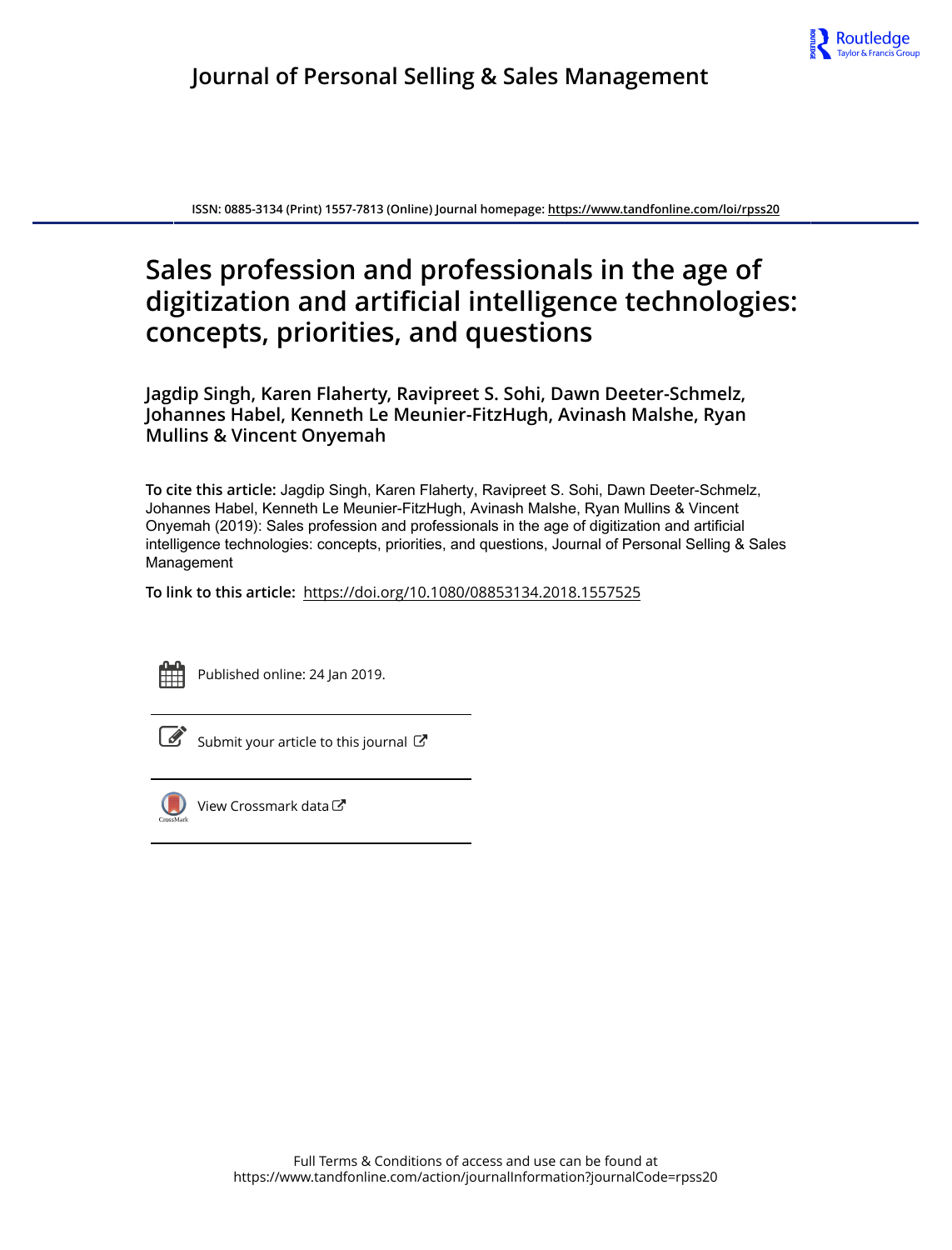

Check for updates

## <span id="page-1-0"></span>Sales profession and professionals in the age of digitization and artificial intelligence technologies: concepts, priorities, and questions

Jagdip Singh<sup>a</sup>, Karen Flaherty<sup>b</sup>, Ravipreet S. Sohi<sup>c\*</sup>, Dawn Deeter-Schmelz<sup>d</sup>, Johannes Habel<sup>e</sup>, Kenneth Le Meunier-FitzHugh<sup>f</sup>, Avinash Malshe<sup>g</sup>, Ryan Mullins<sup>h</sup> and Vincent Onyemah<sup>i</sup>

<sup>a</sup>AT&T Professor, Marketing, Case Western Reserve University, 10900 Euclid Ave, Cleveland, OH 44106, USA; <sup>b</sup>Marketing, Oklahoma State University, Stillwater, OK, USA; "University of Nebraska-Lincoln, Robert D. Hays Distinguished Chair of Sales Excellence, 1400 R St, Lincoln, NE 68588, USA; <sup>d</sup>J.J. Vanier Distinguished Chair of Relational Selling and Marketing, Kansas State University, Manhattan, KS 66506, USA; <sup>e</sup>Marketing, ESMT Berlin, Schloßpl. 1, Berlin, 10178, Germany; <sup>f</sup>Marketing, University of East Anglia, Norwich Research Park, Norwich, NR4 7TJ, UK; <sup>g</sup>Marketing, University of St. Thomas, 2115 Summit Ave, St. Paul, MN 55105, USA; <sup>h</sup>Marketing Clemson University, Clemson, SC 29634, USA; <sup>i</sup>Marketing Babson College, 231 Forest St, Babson Park, MA 02457, USA

(Received 13 November 2018; accepted 5 December 2018)

Recognizing the rapid advances in sales digitization and artificial intelligence technologies, we develop concepts, priorities, and questions to help guide future research and practice in the field of personal selling and sales management. Our analysis reveals that the influence of sales digitalization technologies, which include digitization and artificial intelligence, is likely to be more significant and more far reaching than previous sales technologies. To organize our analysis of this influence, we discuss the opportunities and threats that sales digitalization technologies pose for (a) the sales profession in terms of its contribution to creating value for customers, organizations, and society and (b) sales professionals, in terms of both employees in organizations and individuals as self, seeking growth, fulfillment, and status in the functions they serve and roles they live. We summarize our discussion by detailing specific research priorities and questions that warrant further study and development by researchers and practitioners alike.

Keywords: sales profession; sales professionals; digitalization; artificial intelligence; technology; research priorities

Rapid advances in digital technologies, popularly referred to as the fourth industrial revolution (Syam and Sharma [2018\)](#page-21-0), are disrupting well-established sales practices and upturning well-known sales theories, just as they are opening new and exciting opportunities for innovation and creativity in sales practice and research (Grove et al. [2018;](#page-18-0) Baumgartner, Hatami, and Valdivieso [2016\)](#page-18-0). Practitioners and scholars differ in their prognoses. For some, "selling in the future decades will be disruptive and discontinuous … such that salespeople will have to coexist with AI [artificial intelligence] and other technologies" (Syam and Sharma [2018](#page-21-0), 135–136). For others, the technological advances portend a future that is a "better time [than any so far] to be in sales … [despite] the considerable shrinkage in overall number of sales jobs" because these advances will augment the sales profession with "ethical standards, formal processes, rigorous metrics, continuous learning and a huge body of research behind it" (Trailer [2017](#page-21-0), 2–4). Differing predictions for the future of sales as a profession, and for individuals who will populate this profession, are commonplace (Cron [2017;](#page-18-0) Orlob [2017](#page-20-0); Marshall et al. [2012](#page-19-0)). Yet there is a lack of clarity regarding how digital technologies will shape opportunities and threats for the (a) sales profession in terms of its contribution toward creating value for customers, organizations, and society and (b) sales professionals, both as employees in organizations and as individuals as self, seeking growth, fulfillment, and status in the functions they serve and roles they live.

The preceding gap motivates this article to develop priorities and directions for future research that provide robust and meaningful insights to guide sales research

Corresponding author. Email: rsohi1@unl.edu

Johannes Habel is now affiliated with Marketing Group, Warwick Business School, University of Warwick, Coventry, UK.

Team leads were: J. Singh, K. Flaherty, and R. S. Sohi. They coordinated the efforts of their team members to workshop ideas and develop initial drafts. Subsequently, teams leads worked together to develop a coherent and integrated article for submission. Team leads contributed equally to the development of the final submission.

Individual team members were: D. Deeter-Schmelz, J. Habel, K. Le Meunier-FitzHugh, A. Malshe, R. Mullins and V. Onyemah. Team members contributed equally and are listed alphabetically by last name.

Color versions of one or more of the figures in the article can be found online at [www.tandfonline.com/rpss.](http://www.tandfonline.com/rpss)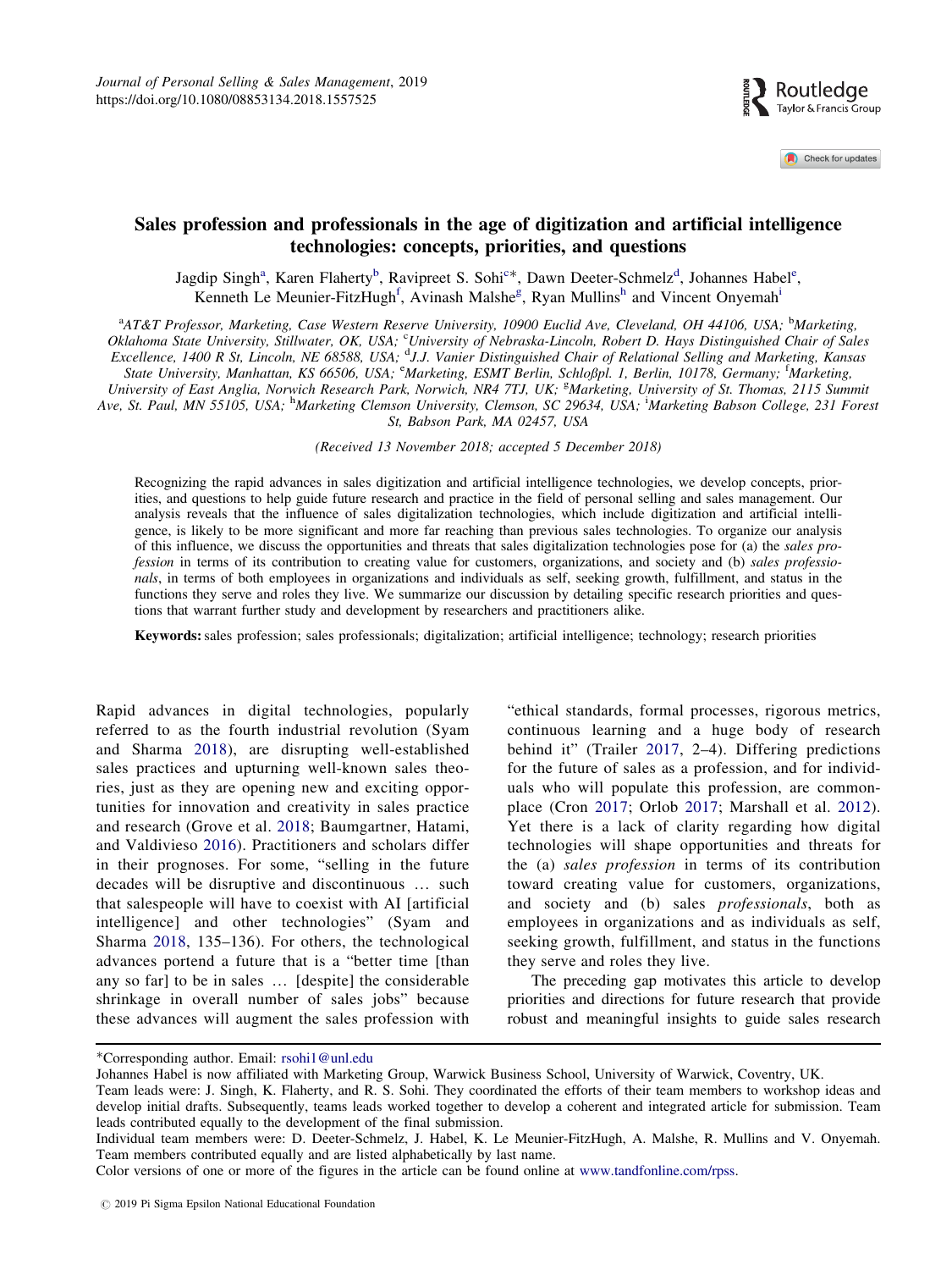<span id="page-2-0"></span>and practice. Three aspects of our contribution are noteworthy: (a) unconventional approach, (b) multifaceted consideration, and (c) comprehensive development. We outline each in turn.

First, our approach is based on team-based workshopping and collaborative process that emerged from the "Setting the Research Agenda in Sales" session at the 2018 AMA New Horizons Faculty Consortium in Selling and Sales Management. Led by Karen Flaherty, Jagdip Singh, and Ravi Sohi, consortium faculty worked in teams to workshop three broad themes, each illustrated by discussion questions and suggestions (see the following). Teams were encouraged to use the discussion questions and suggestions as starting ideas:

### Theme 1: The Sales Profession and Value Creation

Consider the broader contribution of the sales profession to value creation for customers, organizations, and society in the age of exploding information (abundant but noisy), intelligence (powered by AI), and technologies (complex and dynamic).

#### Theme 2: Sales Professionals and the Organization

Consider the organizational challenges of structuring and managing the sales force in an era of intelligence and technology, with empowered and informed customers.

#### Theme 3: Sales Professionals and the Individual

Consider the individual challenges of filling sales roles/ functions in the age of information- and intelligence-rich environments, empowered and informed customers, and intelligence- and technology-embedded products/services.

This article summarizes the resulting deliberations from the subsequent development of the ideas emerging out of the Horizons workshop. Teams deliberated over a multi-month period to advance workshop ideas, connect them to the existing literature, and distill promising research priorities and questions. After that, the team leaders coordinated their teams' contributions to develop a coherent and integrated contribution. This article is the result of these efforts.

Second, throughout the workshop, teams' deliberations adopted a multifaceted perspective to examine the forces wrought by digital technologies, particularly AI technologies, on both the sales profession, in the spirit of the "macro" approach espoused by past researchers (Cron [2017\)](#page-18-0), and the sales professional, in the spirit of the individual approach common in past research (Verbeke, Dietz and Verwaal [2011\)](#page-21-0). Salespeople fill professional roles within organizations, and it is the latter that often define sales role requirements and responsibilities. Themes of organizational control of the sales professional role, common in studies of sales control, may appear to unify sales profession and sales professional; sales profession is an aggregated representation of what professionals who fill sales roles designed and managed by organizations do (Singh and Jayanti [2013](#page-20-0)). However, as Cron [\(2017](#page-18-0)) alludes to, new technologies are affording possibilities of untethering the sales professional from the dominant hold of organizational control as salespeople explore new roles such as "free agent" intermediaries who source products/services to provide customer solutions and "expert" brokers who possess unique knowledge and skills to orchestrate interorganizational assets and resources to create value. Our position is not that going forward sales professionals will be located for the most part outside organizations; instead, an increasing plurality of professional roles will shape the sales profession, and this plurality will motivate a professionalization of the sales field, as anticipated by Trailer's ([2017](#page-21-0)) observations noted previously.

Third, the purpose of this article is to chart future research directions and priorities that are motivated by the threats and opportunities from digitization and AI technologies. Interest in examining the role of sales technologies has been a robust pursuit in the literature. Past research has examined the influence of a varied set of technologies, including sales customer relationship management (CRM) (Hunter and Perreault [2007\)](#page-19-0), social media (Marshall et al. [2012](#page-19-0)), automation (Homburg, Wieseke, and Kuehnl [2010\)](#page-18-0), and other information technologies (Ahearne et al. [2007](#page-17-0)). Our article advances this stream of work by examining technologies that go beyond the goal of automating procedural activities or supporting the relational efforts of a sales role. Specifically, these technologies enable the use of digital assets to drive new business models and address customer needs more precisely (Ramaswamy and Ozcan [2018\)](#page-20-0). An important component of these technologies includes supervised and unsupervised learning that permits sales artifacts (i.e., a combination of software, hardware, and sales protocols) to perform some or all the sales role autonomously (Syam and Sharma [2018\)](#page-21-0). Because of their knowledge and learning capabilities, digitization and AI technologies pose a disruptive force that is likely to be more significant and pervasive than previous sales technologies. Disruptions are a source of threat as much as they are a source of opportunity.

The workshopping effort by multiple teams, each of which approached the themes from different directions, provides a comprehensive development of sales research directions and priorities. [Figure 1](#page-3-0) displays a guiding framework for the teams' efforts and subsequent coordination to develop a coherent and integrative article. The three teams individually workshopped to examine three domains that are likely to be disrupted by sales digitization and AI technologies: (a) the sales profession,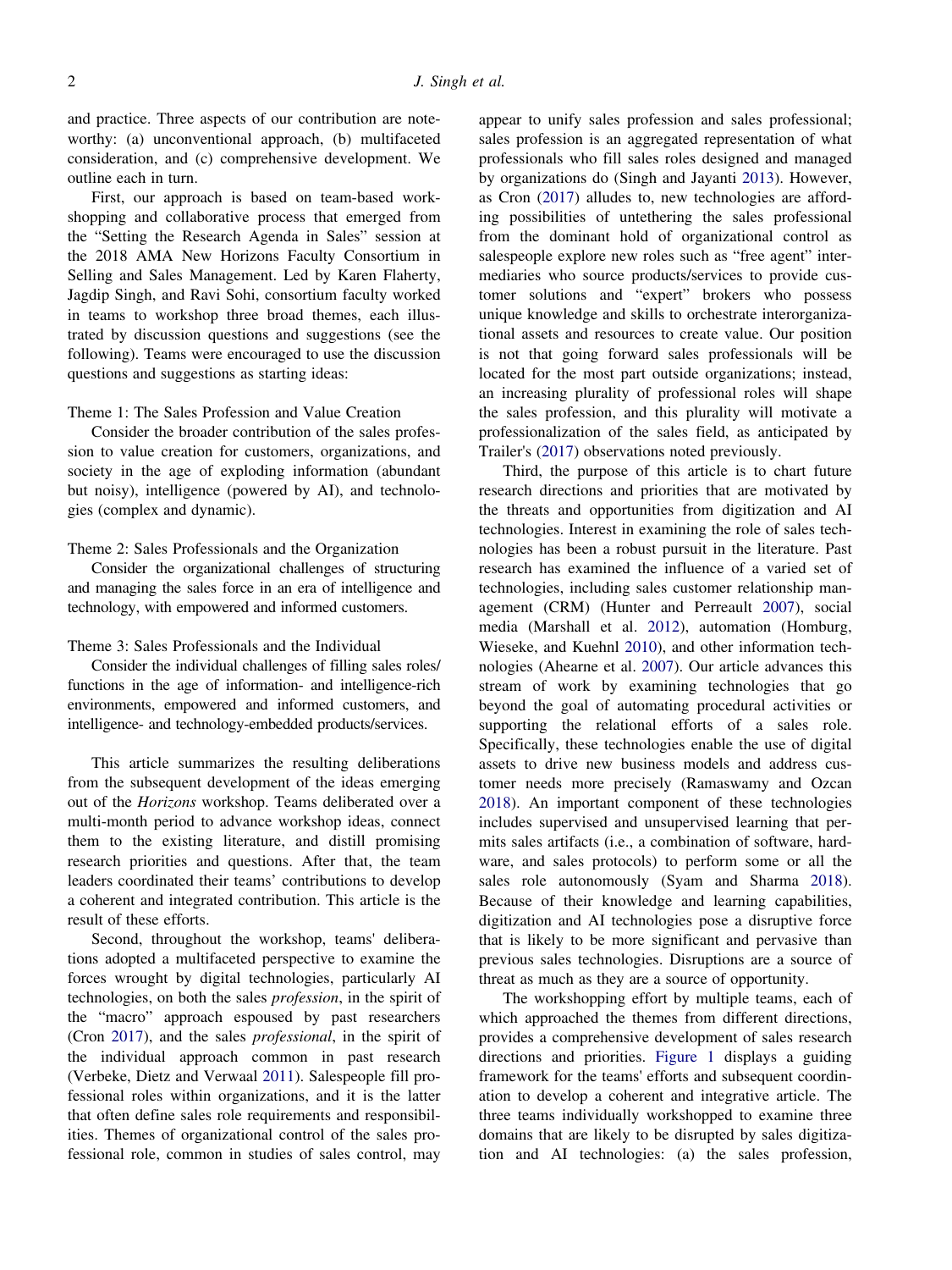<span id="page-3-0"></span>

Figure 1. Framework for mapping sales research priorities and questions motivated by sales digitization and artificial intelligence technologies.

(b) sales professionals: organizational issues, and (c) sales professionals: individual issues. Subsequently, the team leads worked together to integrate different themes and ensure a coherent flow and development.

The remainder of the article is as follows. First, we clarify definitions and terminology related to digital technologies. Second, we discuss the impact of digital technologies on the value creation function for the sales profession. Third, we detail changes in organizational structure and sales interfaces resulting from digital technologies. Fourth, we consider changes in individual sales roles, knowledge, skills, and abilities resulting from new digital technologies. We offer future research priorities and questions for each section.

#### Definitional issues in sales digital technologies

Before outlining sales research priorities and questions, we define concepts of digitization, AI technologies, digitalization, and digital transformation (Syam and Sharma [2018\)](#page-21-0), which have sometimes been used loosely but deserve differentiation (Ramaswamy and Ozcan [2018;](#page-20-0) Ross [2017](#page-20-0)). As depicted in Table 1, digitization refers to the process of capturing, processing (e.g., converting to digits), and organizing marketing knowledge (e.g., sales interactions) to make it accessible and reliable for varied goals, including customer insights, operational efficiency, customer analytics, and marketing learning (Ramaswamy and Ozcan [2018](#page-20-0)). As such, digitization enables digital approaches to access, organize, store, and use sales-related knowledge. Artificial intelligence technologies concern learning (supervised or unsupervised) that permits sales artifacts (software, hardware, and sales protocols) to perform some or the entire sales role autonomously (Syam and Sharma [2018](#page-21-0)). As such, artificial intelligence enables digital approaches for tracking, assimilating, and integrating sales-related learning. Together, digital technologies for knowledge and learning promote the creation of new strategies and novel opportunities to serve customers, which we refer to as digitalization (Brennan and Kreiss [2014\)](#page-18-0). Finally, digital transformation goes beyond merely improving customer outcomes in existing business models and encompasses the application of digital technologies to existing company assets as a means to improve competencies and rethink the value proposition of the firm (Newman [2017\)](#page-20-0). A digital transformation requires digitalization, and digitalization requires mobilization of digitization and AI technologies (cf. Ramaswamy and Ozcan [2018](#page-20-0); Ross [2017](#page-20-0)).

Sales digitalization represents an evolution of salesforce automation (SFA). In 1962, Richard Christian ([1962,](#page-18-0) 79) stated in a Journal of Marketing article that "ten years from now […] automation and electronics will affect practically everything we do." Indeed, by the 1980s, SFA had escalated its inroads in sales organizations. Defined as "the application of information technology to support the sales function" (Buttle, Ang, and Iriana [2006](#page-18-0), 214), SFA includes technological artifacts (hardware and software tools) designed to improve sales-force productivity by automating processes, such as customer relationship management, repetitive and straight-buy sales, and other administrative tasks (Cascio, Mariadoss, and Mouri [2010;](#page-18-0) Hunter and Perreault [2007\)](#page-19-0). Existing research on SFA has focused primarily on its adoption, use, and impact on performance (see, for example, Honeycutt [2005;](#page-19-0) Jelinek [2013;](#page-19-0) Speier and Venkatesh [2002](#page-21-0)). Sales digitalization expands the role of technology by including digital assets such as digital marketplaces, Internet of things (IoT), AI, and digital products and services (Ross [2017\)](#page-20-0). Digital assets can range from a mobile app to an online ordering site. Using an iPad and a customized app, for example, fast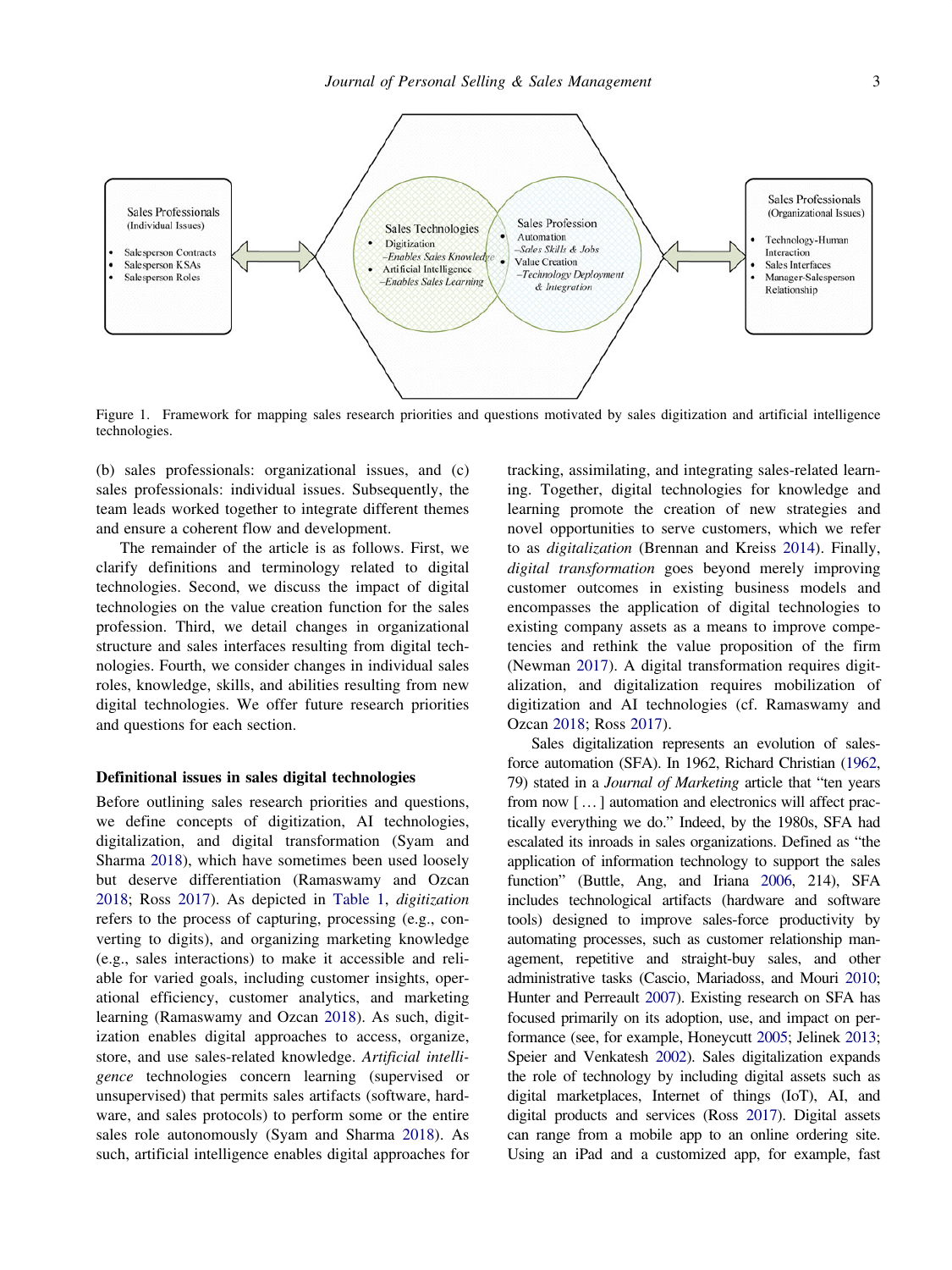|                                | Digital transformation                                                                                                                                                 | Digitalization                                                                                                                       | Artificial intelligence (AI)                                                                                                                                                                                                           | Digitization                                                                                                                                                                                                                                                                                              |
|--------------------------------|------------------------------------------------------------------------------------------------------------------------------------------------------------------------|--------------------------------------------------------------------------------------------------------------------------------------|----------------------------------------------------------------------------------------------------------------------------------------------------------------------------------------------------------------------------------------|-----------------------------------------------------------------------------------------------------------------------------------------------------------------------------------------------------------------------------------------------------------------------------------------------------------|
| Definition                     | Application of digitization<br>and AI technologies to<br>company assets as a<br>means to improve com-<br>petencies and rethink<br>the value proposition of<br>the firm | Use of digitization and AI<br>technologies to create<br>new strategies and gen-<br>erate novel opportuni-<br>ties to serve customers | Learning (combination of<br>supervised and<br>unsupervised) that<br>permits sales artifacts<br>(i.e., a combination of<br>software, hardware, and<br>sales protocols) to per-<br>form some or all of the<br>sales role<br>autonomously | Capturing, processing<br>(e.g., converting to dig-<br>its), and organizing<br>marketing data (e.g.,<br>sales interactions) to<br>make it accessible and<br>reliable for various<br>goals, including cus-<br>tomer insights, oper-<br>ational efficiency,<br>customer analytics, and<br>marketing learning |
| Implications                   | Increased revenues<br>Increased customer value                                                                                                                         | Improved processes<br>Enhanced customer<br>satisfaction                                                                              | Improved processes<br>Reduction in the need<br>for humans                                                                                                                                                                              | Operational efficiencies<br>Data accessibility and<br>reliability                                                                                                                                                                                                                                         |
| Examples                       | Redesigning a firm's cus-<br>tomer service processes<br>using AI as a means to<br>improve the cus-<br>tomer experience.                                                | Mobile CRM<br>Internet of things (IoT)                                                                                               | <b>Customer Service</b><br>Chathots<br><b>IBM</b> Watson                                                                                                                                                                               | Customer data stored in a<br>CRM system<br>Data analytics                                                                                                                                                                                                                                                 |
| Relation to<br>other variables | A result of digitalization                                                                                                                                             | Facilitates digital trans-<br>formation. Includes<br>digitization                                                                    | A form of digitalization                                                                                                                                                                                                               | A starting point for digit-<br>alization                                                                                                                                                                                                                                                                  |

<span id="page-4-0"></span>Table 1. Key definitions for sales digitalization, digitization, and AI technologies.

Note:  $AI =$  artificial intelligence;  $CRM =$  customer relationship management.

moving consumer goods (FMCG) sales representatives can demonstrate the actual size of an in-aisle display to a supermarket manager, thereby increasing presentation effectiveness and the likelihood of a close.

Research conducted by the McKinsey Global Institute found that automation can be applied to 40% of the sales function; this number is expected to rise to 50% with high-tech developments such as AI (Valdivieso de Uster [2018\)](#page-21-0). Many sales tasks considered impossible to computerize a few years ago, such as lead generation, can now be automated. AI capabilities include making recommendations that facilitate improvement in salesperson–customer relationships (Roe [2017](#page-20-0)). AI-based chatbots can answer customer questions immediately and with accuracy (Melas [2018](#page-20-0)). In one study, 80% of sales teams using AI reported improvements in customer retention (Colon [2018\)](#page-18-0). With AI projected to take on recurring as well as sophisticated tasks, the sales profession could change dramatically.

AI can transform sales processes and customer interactions in a wide variety of ways, virtually changing the way business is conducted. The ability of the technology to facilitate these transformations does not necessarily mean that it can be leveraged by sales professionals. To do so, salespeople will need to develop business competencies in addition to sales competencies (Dickie [2018](#page-18-0)). How can the sales profession help its members prepare for these business competencies? Will mechanisms to assist in the development of this base of business competencies be available to members of the profession, for example, through certification processes?

AI also has the potential to revolutionize training within the sales profession. When incorporated into mobile apps, AI chatbots facilitate on-the-go sales simulations that provide feedback to the sales representative on the effectiveness of the sales presentation. Enterpriselevel learning simulations can be used to teach the business competencies discussed earlier, as well as help representatives understand the process the customer goes through in making business decisions (Brodo [2018\)](#page-18-0). How is the use of AI affecting sales training effectiveness? Is the bar for performance raised for the entire sales profession with the introduction of AI to the training regimen? Will the impact of AI on sales training be disruptive or gradual?

## Sales profession: automation and value creation

Sales digitalization, including AI technologies, is also triggering fundamental changes to the value creation function of the sales profession. Value is created for customers when they perceive the benefits they receive to exceed the costs they need to expend (e.g., Ulaga and Eggert [2006\)](#page-21-0). Creating and conveying value for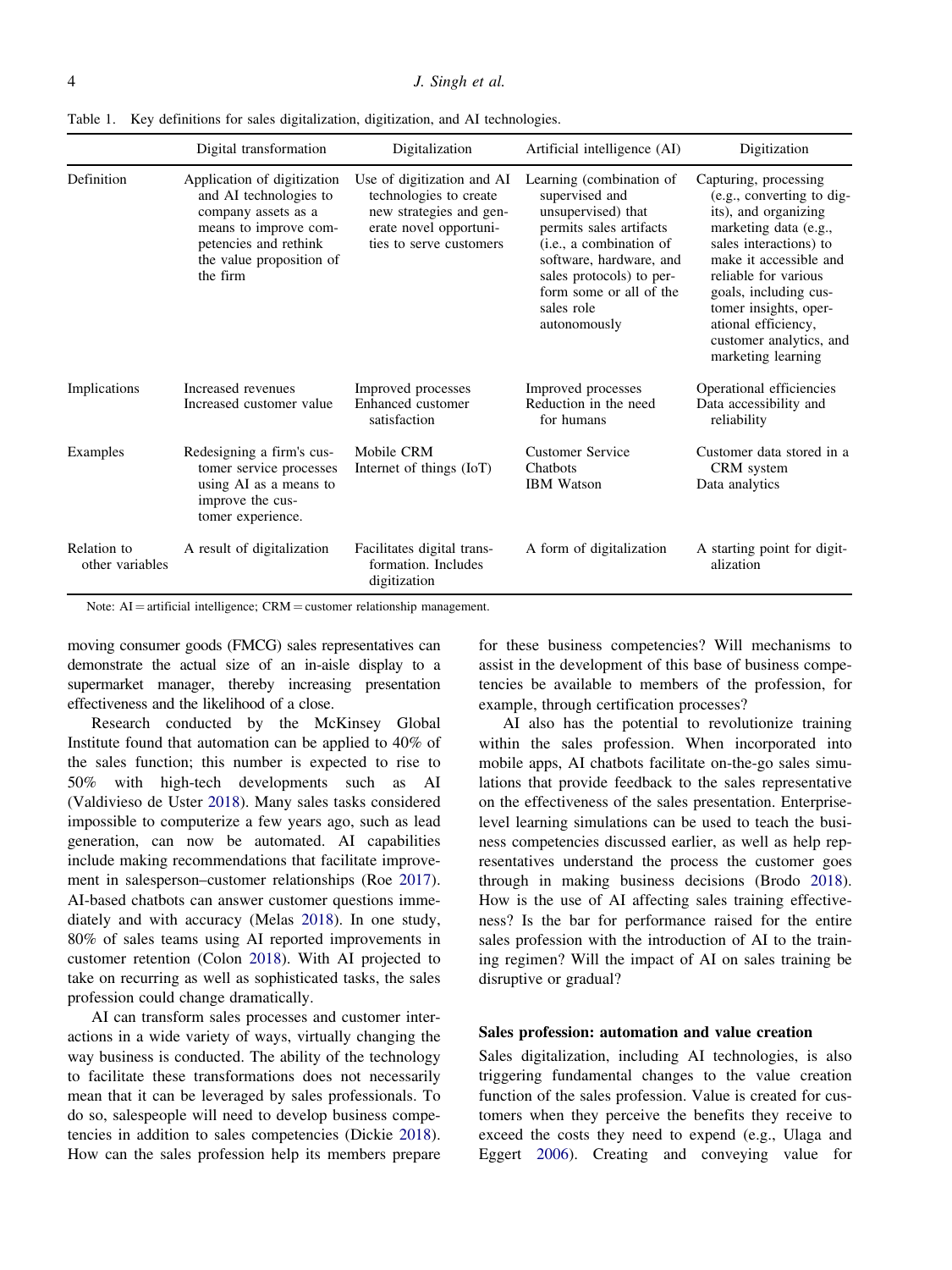<span id="page-5-0"></span>Table 2. Impact of knowledge (digitization) and learning (AI) technologies on sales as a profession: value creation issues.

| Research question                                                                                                                                            | Research priorities                                                                                                                                                                                                                                                                                                                                                                                                                                                                                                                                                                                                                                                                                                                                                                                                                                                                                                                                                                                                                                                                                                                                                                                                                                |
|--------------------------------------------------------------------------------------------------------------------------------------------------------------|----------------------------------------------------------------------------------------------------------------------------------------------------------------------------------------------------------------------------------------------------------------------------------------------------------------------------------------------------------------------------------------------------------------------------------------------------------------------------------------------------------------------------------------------------------------------------------------------------------------------------------------------------------------------------------------------------------------------------------------------------------------------------------------------------------------------------------------------------------------------------------------------------------------------------------------------------------------------------------------------------------------------------------------------------------------------------------------------------------------------------------------------------------------------------------------------------------------------------------------------------|
| How will digitization and<br>AI technologies change<br>the knowledge and<br>learning processes in the<br>sales value cre-<br>ation process?                  | How effectively can digital technologies process tacit and explicit sales knowledge? Will<br>digital technologies supplant or supplement salespeople's knowledge capabilities? What are<br>the payoffs and pain points in using digital technologies to enhance the role of sales know-<br>ledge in value creation process? What innovations in digital technologies are needed to<br>enable its deployment in capturing and using sales knowledge during the value creation pro-<br>cess?<br>What are the advantages and disadvantages of digital technologies in autonomously learning<br>from sales value creation process? How can salespeople and digital technologies be config-<br>ured as an augmented system for effective sales learning? How will digital technologies<br>enhance the quality and quantity of sales learning for effective value creation? Under what<br>conditions, and how, will digital technologies contribute to enhancing customer value cre-<br>ation in sales interactions?                                                                                                                                                                                                                                     |
| How will digitization and<br>AI technologies change<br>the role of sales profes-<br>sion in customer<br>value creation?                                      | Will digital technologies diminish or amplify the role of sales profession in customer value<br>creation? In B2B markets? In B2C markets? What business competencies would be import-<br>ant for sales professionals as digital technologies encroach on the value creation process to<br>absorb recurring as well as sophisticated tasks? How can the sales profession help its mem-<br>bers prepare for these business competencies?<br>How will information, intelligence and technologies influence the nature and demand for sales<br>profession/function in organizations and society? Will it be increasingly automated or<br>unlikely to be automated beyond a point? How will the future of sales profession/function<br>change the nature and background of individuals that are attracted to it? Does this future<br>hold splintering or consolidation of sales profession/function?<br>How will the contribution/status of sales profession/function evolve in organizations, for cus-<br>tomers they serve, and in society in general? Will it become more important? Less import-<br>ant? Will it be more or less fragmented between order takers and knowledge brokers?<br>Between low-level lead managers and high-level advisors? |
| What are the implications<br>of digitization and AI<br>technologies for skilling<br>and training individuals<br>for the sales profession?                    | How will the deployment of digital technologies affect sales training effectiveness? What sales<br>skills will be in demand? What skills will be less relevant? Is the bar for performance<br>raised for the entire sales profession with the introduction of digital technologies? Will the<br>impact of digital technologies on sales training be disruptive or gradual?                                                                                                                                                                                                                                                                                                                                                                                                                                                                                                                                                                                                                                                                                                                                                                                                                                                                         |
| How can the sales profes-<br>sion integrate digital<br>sales channels in their<br>value creation equation?                                                   | How will or should salespeople integrate digital sales channels in their selling efforts? How<br>can salespeople convey the value of digital sales channels to customers, particularly cus-<br>tomers who are not digitally savvy? When and with what success do salespeople promote<br>digital channels to customers? How can companies foster salespeople's acceptance of digital<br>sales channels as an opportunity for value creation?                                                                                                                                                                                                                                                                                                                                                                                                                                                                                                                                                                                                                                                                                                                                                                                                        |
| What digital technologies<br>are effective in enhanc-<br>ing the salesperson's<br>value creation, for what<br>kinds of buyers, and<br>under what conditions? | Do salespeople create higher value for buyers if they are equipped with intelligence from<br>digital technologies? Are there segments of salespeople and buyers that benefit more from<br>such insights? In which contexts do salesperson's intuition outperform digital technologies<br>and vice versa? Which capabilities do salespeople need to utilize digital technologies effect-<br>ively? How much leeway should managers give to salespeople to overrule digital technolo-<br>gy-based recommendation if experience or intuition suggests otherwise? Will the use of<br>digital technologies shift value away from customers to suppliers or create an illusion of<br>value through targeted influence tactics?                                                                                                                                                                                                                                                                                                                                                                                                                                                                                                                           |

Note:  $AI =$  artificial intelligence;  $B2B =$  business to business;  $B2C =$  business to consumer.

customers has been deemed the central mission for all of marketing (e.g., Kotler et al. [2012\)](#page-19-0) as well as the sales profession (e.g., Grove et al. [2018](#page-18-0); Rackham and De Vincentis [1999](#page-20-0)). Specifically, companies increasingly (1) digitize sales channels to simplify selling and buying processes, (2) digitalize sales funnels through AI-powered decision making, and (3) digitally transform offerings in a way that helps customers deploy products more effectively. We elaborate on these three areas next. Table 2 summarizes the research priorities and questions we develop.

## Value creation and digitized sales channels

Aiming to increase selling efficiency, reduce costs, and increase customer value, business-to-business (B2B) companies are increasingly digitizing sales channels and complementing their sales forces with channels that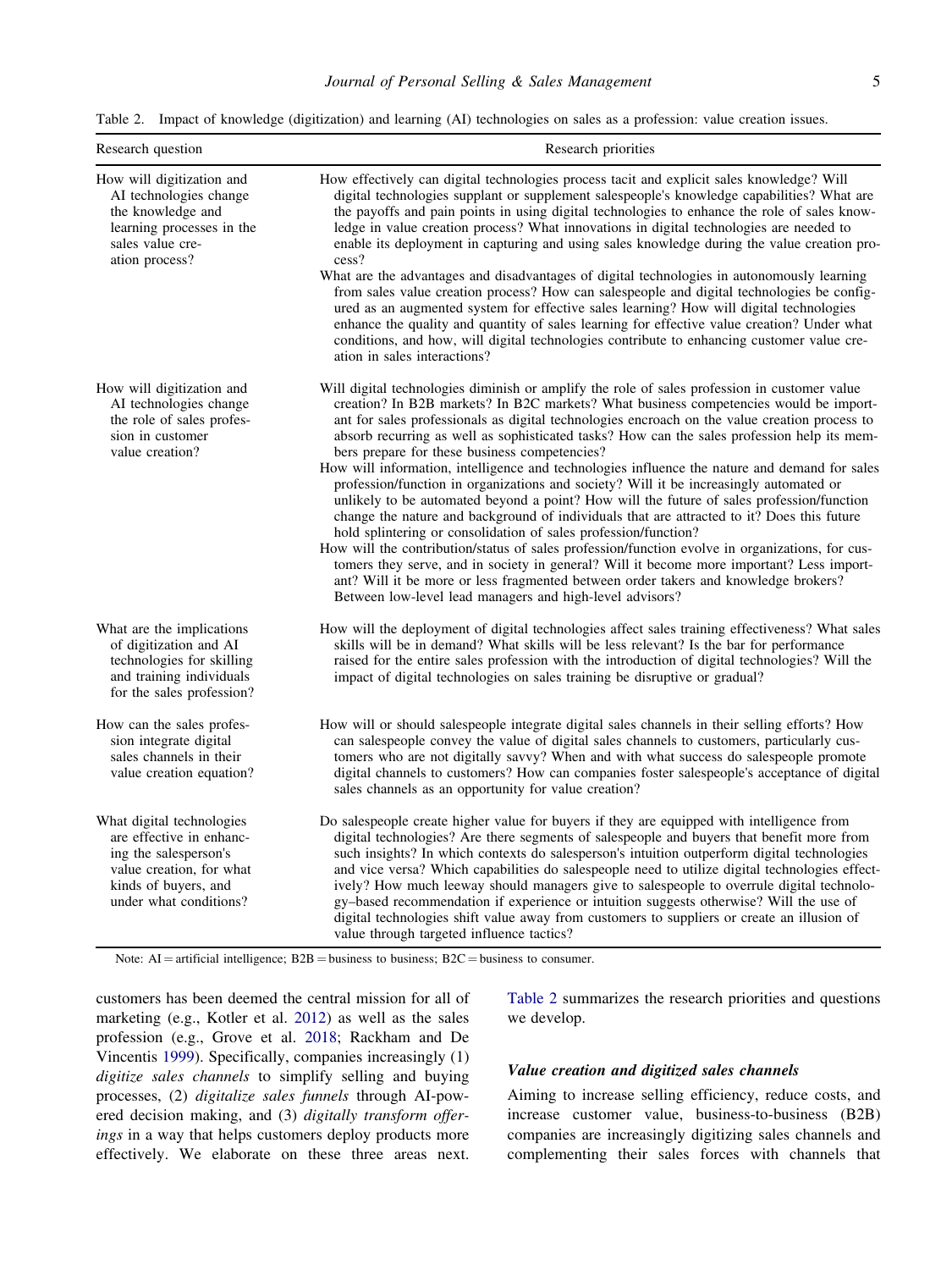<span id="page-6-0"></span>require online rather than personal interaction (Thaichon et al. [2018\)](#page-21-0). For example, several B2B companies are introducing self-service technologies for customers, such as online shops that allow browsing for items, placing orders, and tracking shipping. In a similar vein, in many B2B industries, vendor-independent online platforms where diverse suppliers compete for customers are emerging. The success of Alibaba.com, a B2B trading platform, supports the value creation potential of such platforms by fostering competition and reducing informational asymmetries.

Interestingly, suppliers are also increasingly introducing vendor-independent platforms in their industries despite its cannibalization risk. As an example, the steel distributor Klöckner's recently launched a platform XOM Materials that is intended to become "the Amazon of steel trading").<sup>[1](#page-17-0)</sup> Finally, companies are also introducing fully automated selling and purchasing, thereby relieving customers of human effort. For example, Cparts supplier Würth Industries offers its customers systems based on scanners or RFID chips that automatically trigger (re)order placement when stocks fall below a certain filling level. $<sup>2</sup>$ </sup>

We know strikingly little about whether and how the emergence of digital sales channels transforms the sales profession's value creation function. The prognoses by practitioner literature widely differ: Some proclaim that digital sales channels will lead to the "Death of a (B2B) Salesman",<sup>[3](#page-17-0)</sup> thus implying that the sales profession's value creation function will diminish the role of salespeople. Others believe the sales profession's focus on value creation will shift salespeople's function from order handling to consulting, particularly for complex products (e.g., Thull [2010](#page-21-0)). Future studies may explore how digital sales channels affect the sales profession in terms of both size and value creation tasks.

Digitization of sales channels may also provide novel opportunities for the sales profession to create value for customers and their own organizations. Specifically, by treating digital sales channels as a tool to serve customers, salespeople may create value through increased speed of service as well as time and cost savings. In our view, an intriguing research void in this respect refers to the question of how salespeople do and should integrate digital sales channels in their selling efforts (e.g., Ahearne and Rapp [2010;](#page-17-0) Thaichon et al. [2018](#page-21-0)). For example, how can salespeople convey the value of digital sales channels to customers, particularly customers who are not digitally savvy? When and with what success do salespeople promote digital channels to customers (e.g., Ahearne and Rapp [2010\)](#page-17-0)? How can companies foster salespeople's acceptance of digital sales channels as an opportunity for value creation?

## Value creation and digitalized sales funnels

AI engines that generate value for customers are widely prevalent in business-to-consumer (B2C) industries. Well-known examples include Amazon and Netflix, which provide personalized product recommendations to fulfill customers' needs (Wedel and Kannan [2016](#page-21-0)). The field of B2B selling is witnessing a similar infusion of AI technologies all along the sales funnel. For example, AI is used to identify and qualify leads that can benefit from a company's value proposition. Marketing automation tools such as Pardot, Hubspot, and Marketo track prospects' interaction with a company and "intelligently" nurture them until they are ready to be approached by a salesperson (Järvinen and Taiminen [2016\)](#page-19-0). AI technologies are also increasingly used to analyze the needs of prospects to improve the sales profession's value creation. For example, solutions such as JOYai determine a prospect's personality from social media footprint so that salespeople can then adapt the value proposition to individual preferences (JOYai [2018\)](#page-19-0).

Similarly, based on a customer's purchase history, AI technologies are used to predict a buyer's future need for products and services[.4](#page-17-0) In a similar vein, B2B companies are increasingly using AI technologies to improve how value is conveyed. Previously mentioned JOYai recommends specific messages salespeople may use based on a prospect's personality (JOYai [2018](#page-19-0)). Showpad guides salespeople through the argumentation that has proven to be successful in past interactions (Showpad [2018](#page-20-0)), while Mattersight matches customers to call center agents with similar personalities (Mattersight [2018](#page-20-0)). Last, a construction company we are familiar with uses AI-powered augmented reality goggles to give customers a realistic view of what a solution will look like.

B2B companies also increasingly use AI technologies to help in sales negotiations and closing. Specifically, based on several customer characteristics such as industry, size, and prior relationship, AI algorithms compute a buyer's reservation price, which can be a useful benchmark for salespeople. To strengthen customer relationships, B2B companies use AI technologies to predict a buyer's churn probability from recent purchase behaviors. Drawing on this guidance from AI, salespeople can then initiate retention measures. Furthermore, companies are increasingly using AI-powered chatbots to provide quick customer service.

We see three pressing issues that future research should address. First, we hold that academic research needs to examine the effectiveness of prevalent AI technologies empirically. That is, which AI technology is effective in enhancing the salesperson's value creation, for what kinds of buyers, and under what conditions? For example, do salespeople create higher value for buyers if they are equipped with intelligence from AI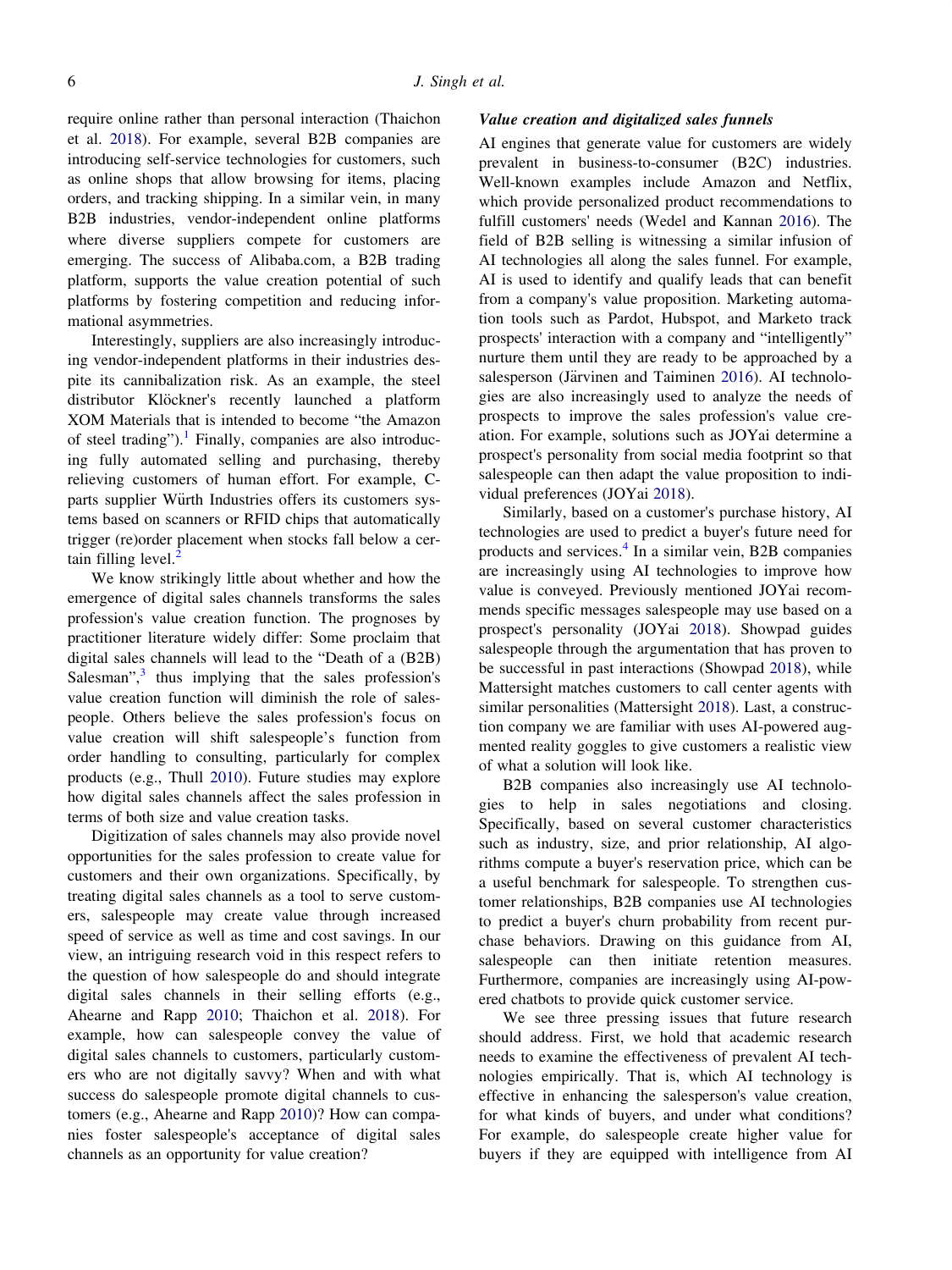<span id="page-7-0"></span>technologies? Are there segments of salespeople and buyers that benefit more from such insights (e.g., salespeople with low perspective taking, buyers with low skepticism)? In which contexts does salesperson's intuition (e.g., Hall et al. [2015](#page-18-0)) outperform AI and vice versa?

Second, several questions need examination to understand how AI technologies may be integrated in the sales profession to foster value creation. How can salespeople with algorithm aversion be motivated to use AI (Dietvorst, Simmons, and Massey [2018\)](#page-18-0)? What capabilities do salespeople need to utilize AI effectively? How much leeway should managers afford salespeople to overrule an AI-based recommendation if experience or intuition suggests otherwise?

Third, we encourage research on the ethical implications of AI-based value creation and sales communication. To illustrate, the rise and fall of Cambridge Analytica has provided anecdotal evidence of pitfalls of "creating" value based on customization of advertise-ments to viewers' personality.<sup>[5](#page-17-0)</sup> Future studies may build on the notion that AI may factually increase value generated by salespeople, but it may likewise be used to shift value away from customers to suppliers (e.g., AI-powered dynamic pricing) or create an illusion of value through targeted influence tactics (e.g., Cialdini [2001](#page-18-0); McFarland, Challagalla, and Shervani [2006](#page-20-0)).

## Value creation and digitally transformed offerings

Digitally transformed offerings typically provide customers with the information required to deploy a product effectively. At a conceptual level, this way of creating value is not new. As early as 1985, Porter and Millar [\(1985](#page-20-0), 7) noted that "[h]istorically, a product's physical component has been more important than its information component. The new technology, however, makes it feasible to supply far more information along with the physical product. For example, [… ] some railroad and trucking companies offer up-to-the-minute information on the whereabouts of shippers' freight, which improves coordination between shippers and the railroad." With the rise in digitally transformed offerings, companies are increasing the information component in the era of AI. Examples include predictive maintenance analytics of machine manufacturers (e.g., Wang et al. [2017\)](#page-21-0) as well as precision farming technologies for the agricultural equipment industry (e.g., John [2018](#page-19-0)).

For the sales profession's value creation function, digitally transformed offerings evoke substantial complexities. First, the technologies underlying such digitally transformed offerings are often beyond salespeople's expertise and rapidly evolving, rendering it difficult to understand and explain their value to customers (e.g., Ploetner [2016\)](#page-20-0). Second, alongside digital offerings, new revenue models are evolving, such as usage-based pricing. An example is Rolls-Royce's well-known "power by the hour," which entails selling jet engine power rather than the jet engine itself to airlines (Girotra and Netessine [2011\)](#page-18-0). As a result, salespeople "still need to have knowledge of the technology of aircraft engines, but in addition they need to understand modern information and communication technologies. Furthermore, they must have a working knowledge of business terms and concepts to be able to discuss what commercial impacts the new business model will have on the customer" (Ploetner [2016](#page-20-0), 14).

Several avenues for research may significantly advance our understanding of digitally transformed offerings. First, it is useful to explore how the sales profession's value creation function is changing due to the introduction of digitally transformed offerings. Second, future research may conceptualize how the sales profession's value creation function should change when moving toward digitally transformed offerings. As a theoretical basis, we can envision that studies may draw on literature on value creation (e.g., Lindgreen et al. [2012;](#page-19-0) Payne, Frow, and Eggert [2017](#page-20-0); Terho et al. [2012,](#page-21-0) [2015\)](#page-21-0), servitization (e.g., Macdonald, Kleinaltenkamp, and Wilson [2016](#page-19-0); Panagopoulos, Rapp, and Ogilvie [2017;](#page-20-0) Tuli, Kohli, and Bharadwaj [2007](#page-21-0); Ulaga and Loveland [2014;](#page-21-0) Ulaga and Reinartz [2011](#page-21-0)), as well as the interface between sales and innovation (e.g., Ernst, Hoyer, and Rübsaamen [2010](#page-18-0); Hohenberg and Homburg [2016;](#page-18-0) Homburg et al. [2017\)](#page-18-0). Third, future research may examine how the sales profession's value creation function is and should be evolving and provide guidance on how to manage the transition.

#### Sales professionals: organizational issues

Most salespeople, especially in the B2B domain, are expected to provide comprehensive customer solutions instead of selling individual products or services (Tuli, Kohli, and Bharadwaj [2007](#page-21-0)). Facilitated by digitalization, several solutions are co-created with customers, and at times, salespeople have to identify and highlight needs that the customers did not even know existed. In the changing environment, companies are also dispersing their marketing capabilities, including sales, both within and across the organizations (Krush, Sohi, and Saini [2015\)](#page-19-0). This has resulted in the blurring of the boundaries between traditional functional areas and the emergence of new sales models, such as "on-demand sales platforms" being used by companies such as Universal Avenue ([www.universalavenue.com\)](http://www.universalavenue.com). In addition, digital transformation has resulted in companies developing webs of alliances to manage the interorganizational and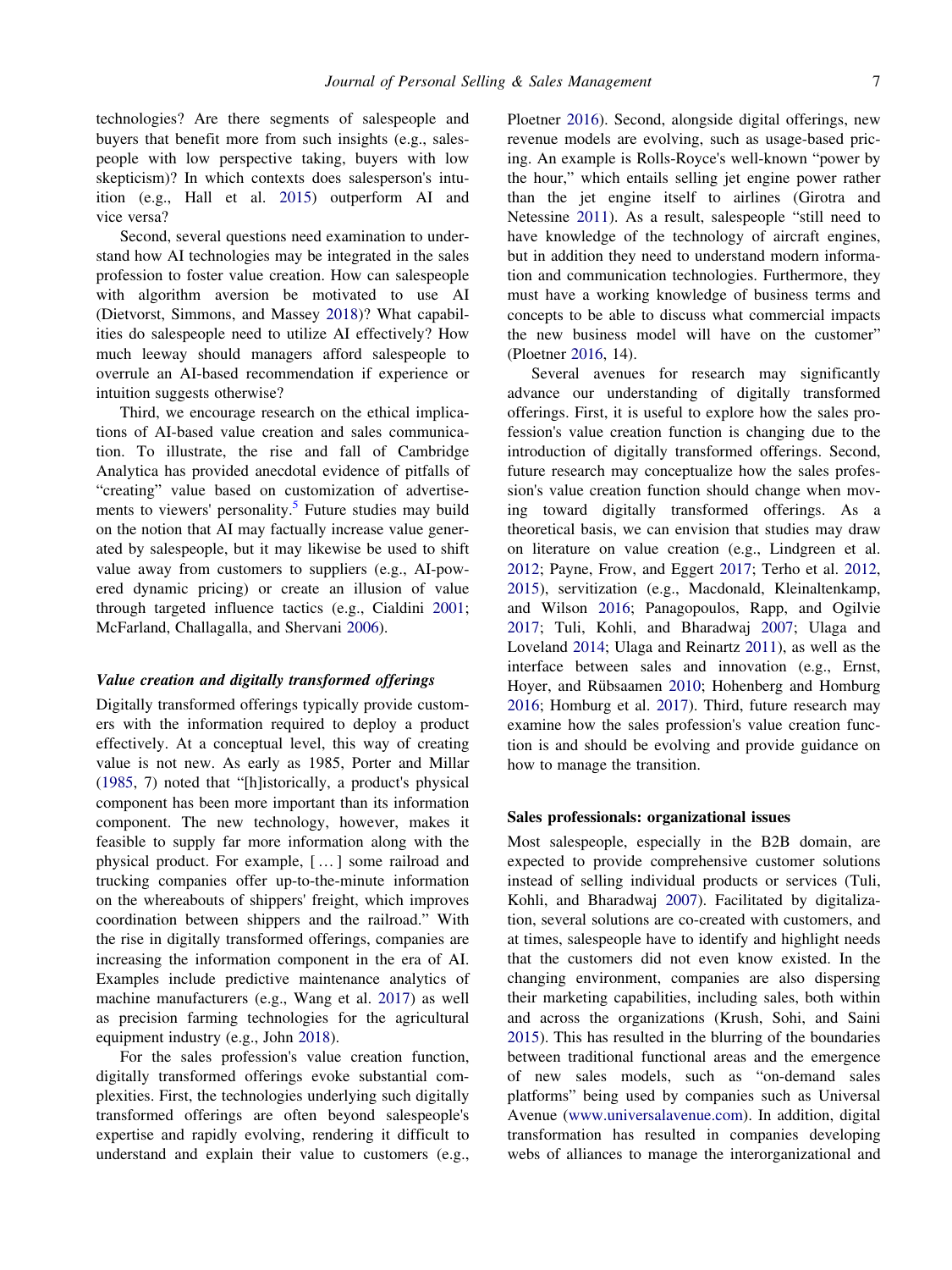<span id="page-8-0"></span>intraorganizational dispersion of sales capabilities and yet develop and provide customer solutions effectively. Digitalization is also enabling companies to understand the marketplace better and provide more effective customer solutions.

These paradigm shifts are raising many questions about the changing nature of sales and the structure of sales organizations. Selling is no longer being viewed as a dyadic process between a buyer and a seller. Instead, scholars suggest that selling is a process in which a broader set of actors – on the buyer's and the seller's sides, as well as those who are a part of the broader market ecosystem – are engaged in creating and institutionalizing solutions. In other words, selling today "brings about alignment in the institutional arrangements of actors and therefore facilitates exchange and value cocreation among dynamic sets of actors" (Hartmann, Wieland, and Vargo [2018\)](#page-18-0). The challenges faced by today's sales organizations are further compounded by the fact that today's buyers are more empowered and demand complex combinations of products and services.

Further, given the institutionalization of the selling process, we are witnessing myriad ways in which competitors are disintermediating and reintermediating value chains, thereby redefining the nature of value being created within business markets. While these transformations have indeed heralded painful changes for many in sales, innovative leaders are focusing on the digital transformation of their organizations and sales forces to compete in the changing environment. However, there is little guidance on how to organize and structure the sales force to operate successfully and how to manage the organization across multiple, and often changing, interfaces. These are critical areas for sales scholars to grapple with because the consequences of the organizational decisions have cascading effects on the knowledge, skills, and activities that salespeople need to be successful. We elaborate on these areas next. Table 3 summarizes the research priorities and questions that flow from our elaboration.

## Organizing and structuring the sales force

In general, there is little research focusing on sales-force organization decisions (Albers and Mantrala [2008](#page-17-0)), perhaps owing to the complexity of the context. We begin to address this challenge here by drawing from previous conceptual frameworks to help understand and isolate potential connections between the environment and sales-force structure decisions. We acknowledge that sales scholars have delineated environmental influences affecting organizational adaptations in the sales force. For example, building on the recognition that dynamism in the selling environment is ever present, Jones et al. [\(2005](#page-19-0)) provided a conceptual framework to identify the dimensions of change that are consistently influencing the sales force. To date, this conceptualization illustrates the most comprehensive perspective on the external (i.e., customer, competitor, technology, regulatory) as well as internal (i.e., new products, mergers and acquisitions, productivity) influences that have important implications for sales-force-level decision making. In a related article, Zoltners, Sinha, and Lorimer ([2008\)](#page-21-0) created a sales-force effectiveness framework that includes the drivers that define the sales-force structure. The authors carve out this component to be determined by decisions regarding sales-force design, structure, roles, size, and territory alignment.

These articles point to potential connections between environmental changes and various structural decisions made at the sales-force level. For example, what types of structures and roles have been introduced in response to increasing customer demands? How have changes in technology influenced decisions over sales-force design? Shifting to an internal perspective as another way to establish new research avenues, how do shifts in company strategy, shaped by digital transformation, impact sales-force structures? We highlight a selection of sales research that has begun to examine these contexts.

Research has begun to identify significant shifts in the structural design of the sales force to meet the needs of increasingly demanding customers and dynamic technological advancements. One major shift is the use of inside sales roles within the sales force. The growth of inside sales is driven by several factors such as technological innovation, increasing customer demands, and a greater emphasis on cost control (Rapp et al. [2012\)](#page-20-0). Many organizations have relied on this growth to complement their outside sales force and online channels to create hybrid sales structures. As a relatively new form of sales-force design, hybrid sales structures heavily rely on coordination among inside sales, outside sales, and online channels to deliver value along the various points in the customer purchase process (Thaichon et al. [2018\)](#page-21-0).

Another significant change that is impacting selling today is the tighter integration of technology within sales processes (Thaichon et al. [2018](#page-21-0)). The ever-increasing use of technologies and tools such as artificial intelligence and online content, as well as a variety of digital channels and other technological platforms, are making it possible for business organizations to not only customize their value propositions but also enhance buyers' experience during the sales process. The extensive integration of technology is also helping companies make buying processes simpler, as well as redefine and maximize customer value (e.g., through offering virtual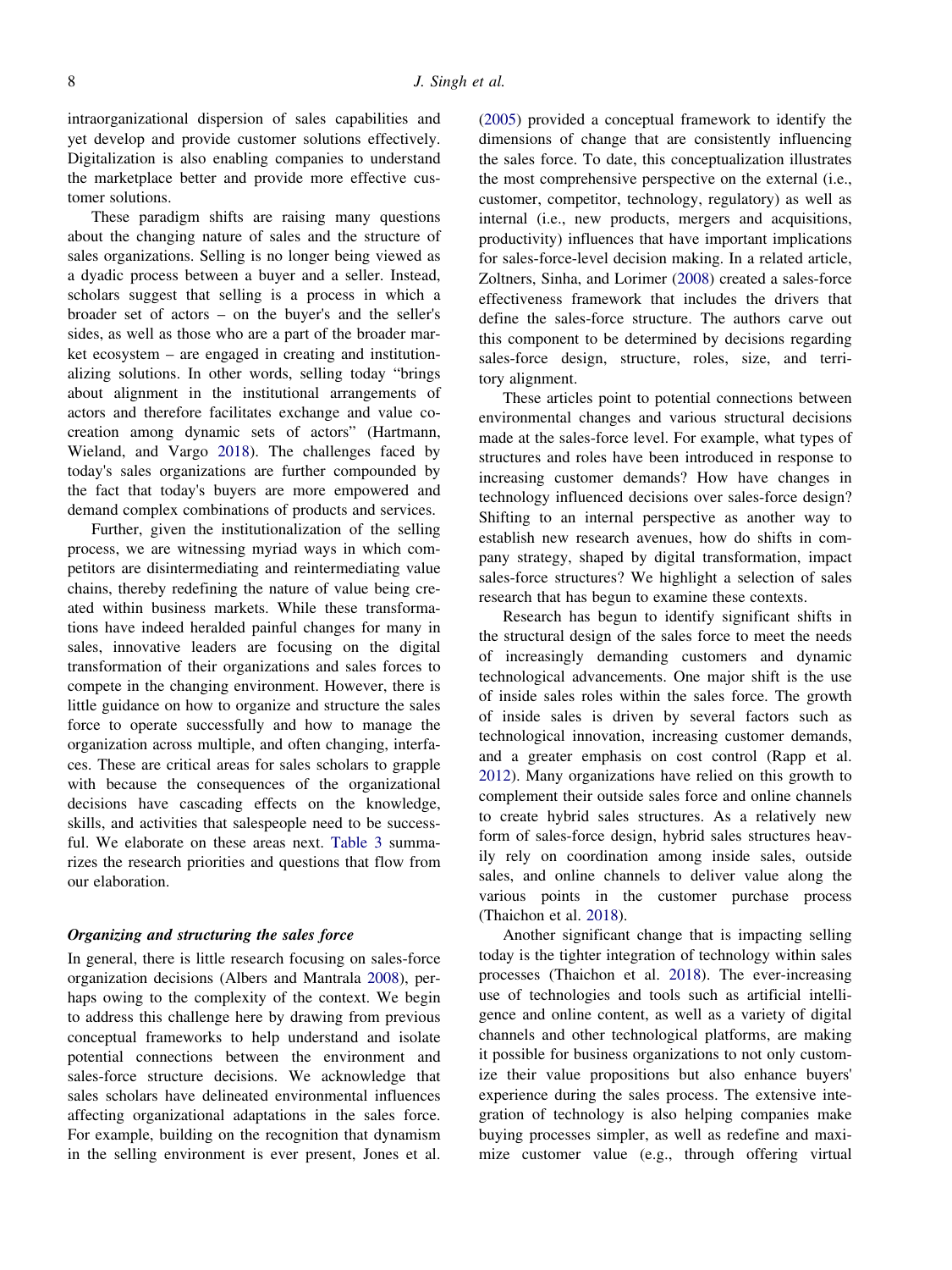Table 3. Impact of knowledge (digitization) and learning (AI) technologies on sales as professionals: organizational issues.

| Research question                                                                                                  | Research priorities                                                                                                                                                                                                                                                                                                                                                                                                                                                                                                                                                                                                                                                                                                                                                                                                                                                                                                                                                                                                                                                                                                                                                                                                                                                                                                                                                                                                                                                                                                                                                                                                                                                                                                                                                                                                                                                                                                                                                                                                       |
|--------------------------------------------------------------------------------------------------------------------|---------------------------------------------------------------------------------------------------------------------------------------------------------------------------------------------------------------------------------------------------------------------------------------------------------------------------------------------------------------------------------------------------------------------------------------------------------------------------------------------------------------------------------------------------------------------------------------------------------------------------------------------------------------------------------------------------------------------------------------------------------------------------------------------------------------------------------------------------------------------------------------------------------------------------------------------------------------------------------------------------------------------------------------------------------------------------------------------------------------------------------------------------------------------------------------------------------------------------------------------------------------------------------------------------------------------------------------------------------------------------------------------------------------------------------------------------------------------------------------------------------------------------------------------------------------------------------------------------------------------------------------------------------------------------------------------------------------------------------------------------------------------------------------------------------------------------------------------------------------------------------------------------------------------------------------------------------------------------------------------------------------------------|
| How will the infusion of<br>digitization and AI<br>technologies influence<br>the sales structure?                  | In the changing environment driven by a profusion of technology and artificial intelligence, and the<br>dispersion of capabilities, how should the future sales organization be structured? What<br>environmental indicators would signal the use of specialized versus generalized sales roles?<br>Specialized sales roles may be able to deliver more customized knowledge and customer<br>intelligence, but would it be efficient for the organization?<br>How would digitization and artificial intelligence change the way customers interact with the<br>organization? How could this customer interaction be managed? Would this affect the relationship<br>development process? Would we need new models of relationship development, or could existing<br>models be adapted to reflect these new roles?<br>What would the tradeoffs be from changing the proportion of inside versus outside sales roles?<br>Relative to an outside sales force, to what extent would a larger size or proportion of inside sales<br>roles improve sales performance and customer outcomes?<br>How are various stakeholders such as salespeople, sales managers, investors, other organizational<br>divisions, and customers impacted by changes in the sales-force structure? How do strategic<br>decisions to structure the sales force fit within the marketing or corporate strategies?<br>With hybrid arrangements and outsourcing of sales capabilities, how should the sales function be<br>managed? How should firms integrate roles within a hybrid sales organization? How are sales<br>processes changing to coordinate digital, inside, and outside sales channels? What is the role of<br>sales enablement in supporting the sales organization?<br>With hybrid arrangements and outsourced sales capabilities, there is a need to understand the<br>intellectual property issues. Who owns the data? Who owns the relationship? What are the ethical/<br>legal/public policy issues related to these arrangements? |
| How will the infusion of<br>digitization and AI<br>technologies influence<br>the management of the<br>sales force? | How will sales organizations measure performance with these new roles and structures? How would<br>salesperson control change considering high transparency and automation?<br>Given that more customers are likely to be digitally savvy and early adopters of technology, what<br>new sales skills will be needed in the future? What type of sales training might be required to<br>provide these skills (e.g., design thinking, analytics)?                                                                                                                                                                                                                                                                                                                                                                                                                                                                                                                                                                                                                                                                                                                                                                                                                                                                                                                                                                                                                                                                                                                                                                                                                                                                                                                                                                                                                                                                                                                                                                           |
| What is the role of sales<br>teams in the changing<br>environment?                                                 | How should sales teams be sized and constructed to support customer accounts? How could<br>organizations develop teams that have people from within the organization and representatives<br>from partners? How would these teams work with customers to co-create solutions? How would<br>these teams be managed?                                                                                                                                                                                                                                                                                                                                                                                                                                                                                                                                                                                                                                                                                                                                                                                                                                                                                                                                                                                                                                                                                                                                                                                                                                                                                                                                                                                                                                                                                                                                                                                                                                                                                                         |
| What is the role of sales<br>managers in the<br>changing environment?                                              | How would the role of the sales manager change in an environment where the salesperson's traditional<br>role and function are altered by technology and artificial intelligence? Would sales managers have<br>more free time due to technology and AI that could be devoted to some areas? If so, what might<br>those areas be? How would their responsibilities for developing and managing talent change?                                                                                                                                                                                                                                                                                                                                                                                                                                                                                                                                                                                                                                                                                                                                                                                                                                                                                                                                                                                                                                                                                                                                                                                                                                                                                                                                                                                                                                                                                                                                                                                                               |
| How will the sales<br>interfaces be managed<br>in the changing<br>environment?                                     | What new competencies will tomorrow's sales organizations possess to handle optimally and<br>benefit from its many nonmarketing interfaces? What factors may determine the sales organiza-<br>tion's effectiveness in managing intra- and extraorganizational entities within a complex sales pro-<br>cess? How may sales function's experiences in dealing with their marketing counterparts impact<br>their interactions with other intraorganizational functions? How may sales function's interactions<br>with nonmarketing functions amplify or impede their ability to offer superior customer value?<br>Under what conditions may the multiway flow of information between sales and other<br>intraorganizational entities be counterproductive in firm's value creation efforts?<br>What are the benefits and downsides of sales function owning and controlling the flow of customer insights<br>within the network of intraorganizational entities that are (in)directly involved in the sales process?                                                                                                                                                                                                                                                                                                                                                                                                                                                                                                                                                                                                                                                                                                                                                                                                                                                                                                                                                                                                         |
| How will knowledge be<br>created and utilized in<br>the changing<br>environment?                                   | The type of intelligence that individual salespeople need is not always equivalent to the information<br>required by the organization. How can salespeople be encouraged and trained to gather<br>intelligence that will be useful for the organization as a whole?<br>How can companies capture market knowledge that resides with customers or channel partners or is<br>embedded in networks? How can technology and AI be leveraged to develop market-sensing<br>capabilities? How can they be used to facilitate the conversion of local intelligence to collective<br>intelligence? What competencies may sales organizations need to develop and leverage customer<br>knowledge that is situated within multiple intraorganizational functions/entities?<br>Can companies use social media and other technologies to crowd source intelligence gathering?<br>Could companies use crowd sourcing to co-create customer solutions?                                                                                                                                                                                                                                                                                                                                                                                                                                                                                                                                                                                                                                                                                                                                                                                                                                                                                                                                                                                                                                                                                   |

Note:  $AI =$  artificial intelligence.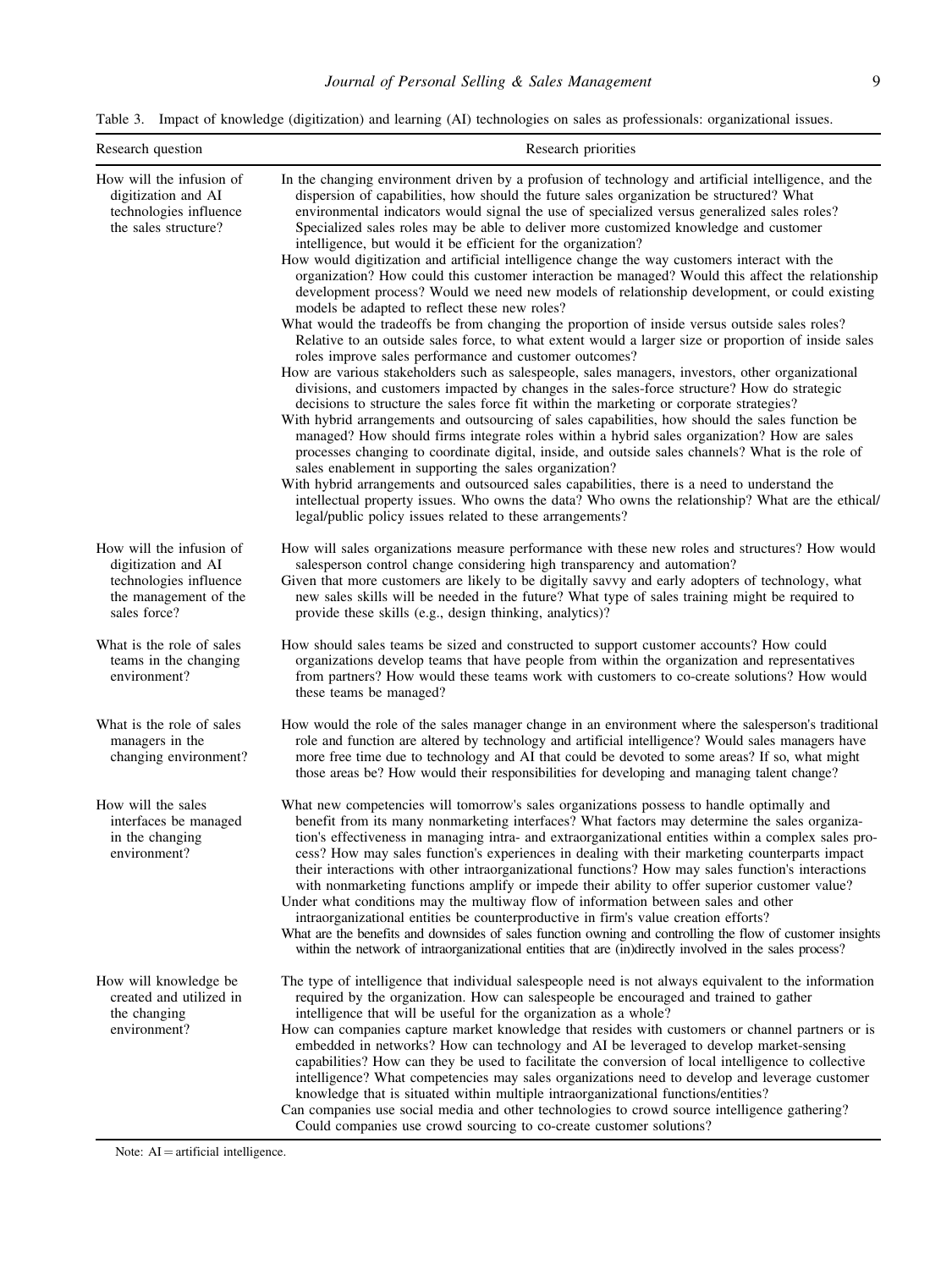<span id="page-10-0"></span>experiences of products or services or using multisensory selling techniques).

The exploding number of technological tools and processes that are now a regular part of many salespeople's routines impacts sales-force structure as well. A new functional part of the sales force called sales enablement has emerged to manage this domain. Sales enablement groups are being established in many firms with a focus on providing salespeople with technology and information to sell more efficiently. These sales enablement roles are primarily responsible for drawing insights from sales activity data and creating digital content for sales leaders and salespeople to improve performance.

Other related trends point to the changing nature of the sales force. For example, many firms are opting for more specialized role structures to align customers' buying expectations, as well as multiple customer roles with matching sales capabilities (Bradford et al. [2010\)](#page-18-0). These structures have typically diminished the number of generalist field salespeople and replaced them with a team of specialized roles. These multispecialization sales teams have become commonplace, often comprising multiple functions such as a sales development representative, account manager, technical salesperson, or customer success manager. Some other sales organizations are adopting a different structure with the use of ambidextrous sales organizations. Here, firms are responding to rising sales targets, cost pressures, and customers' demands for fewer supplier touchpoints by combining various customer-facing responsibilities into one role. For example, many sales leaders are calling upon salespeople to deliver occasionally conflicting roles such as sales and service (Rapp et al. [2017](#page-20-0)), or similarly, hunting and farming (DeCarlo and Lam [2016\)](#page-18-0), to capitalize on the potential to create customer value while being more cost efficient. Thus, there are a number of possible new ways to organize and structure sales roles for cooperation, efficiency, customer support, and ultimately sales performance.

## Future directions

Despite these significant shifts in sales-force roles and structures, research has been slow to transition away from the more traditional, homogeneous sales-force conceptualizations. However, this dearth of research presents what may be the sales research area with the most opportunity. We propose multiple lines of inquiry for future researchers to help understand the implications of changing sales-force structures.

The increasing use of inside sales roles has been relatively overlooked in sales research. The rise of inside roles has long been anecdotally driven by cost-conscious growth, but it remains unclear whether increasing the size or proportion of inside sales is optimal for sales performance outcomes. With the exception of Rapp et al. [\(2012](#page-20-0)), who found contingent effects of sales-force structural decisions on customer orientation and interfunctional coordination, we have little understanding of the impact of sales-force structure on outcomes. Future research can begin to examine how the shifting makeup of the sales force influences sales performance across many other dimensions. It is also important for research in this domain to answer the call for more macrolevel research (Cron [2017\)](#page-18-0). Sales-force decisions are influential to many stakeholders beyond individual customers and salespeople, such as other firm functions (e.g., marketing, operations), sales managers, and investors. For example, recent research by Panagopoulos, Mullins, and Avramidis [\(2018](#page-20-0)), linked sales-force sizing decisions to stock market performance. Their use of theory on market-based assets (Srivastava, Shervani, and Fahey [1998](#page-21-0)) to conceptualize the sales force as a driver of cash-flow volatility set the stage for future research to understand how sales-force structure changes impact firm-level outcomes. Understanding when and how to implement a specialized versus generalist sales-force structure is another area ripe for investigation.

Digital transformation has spawned multiple changes worth noting. First, hybrid sales organizations, which utilize digital channels alongside inside and outside salespeople, are becoming more prevalent. While theoretical frameworks have been proposed (e.g., social exchange theory, network theory, value creation) to understand hybrid sales organizations (see Thaichon et al. [2018](#page-21-0)), this new sales organization poses many new challenges that have yet to be studied. For example, by its nature, hybrid sales organizations will generate multiple touchpoints and value exchanges between members of the sales organization and customers. These touchpoints will vary by medium (e.g., social media, phone call, virtual, and in person) as well as by salesperson. Given all this variation, how do sales organizations organize the sales process and sales roles to benefit the customer most? This line of inquiry brings up a second new change in sales organizations – the creation of sales enablement roles. Like the challenges in hybrid sales organizations, sales enablement roles introduce another touchpoint in the sales process, except here the resource exchange is internal (i.e., between enablement roles and salesperson roles). What value is captured or lost when adding this new type of sales organization?

The last major area of inquiry centers around decisions to create specialized versus generalized sales roles in the sales organization. While specialized sales roles may be able to deliver more customized knowledge and customer intelligence, it may be less efficient for the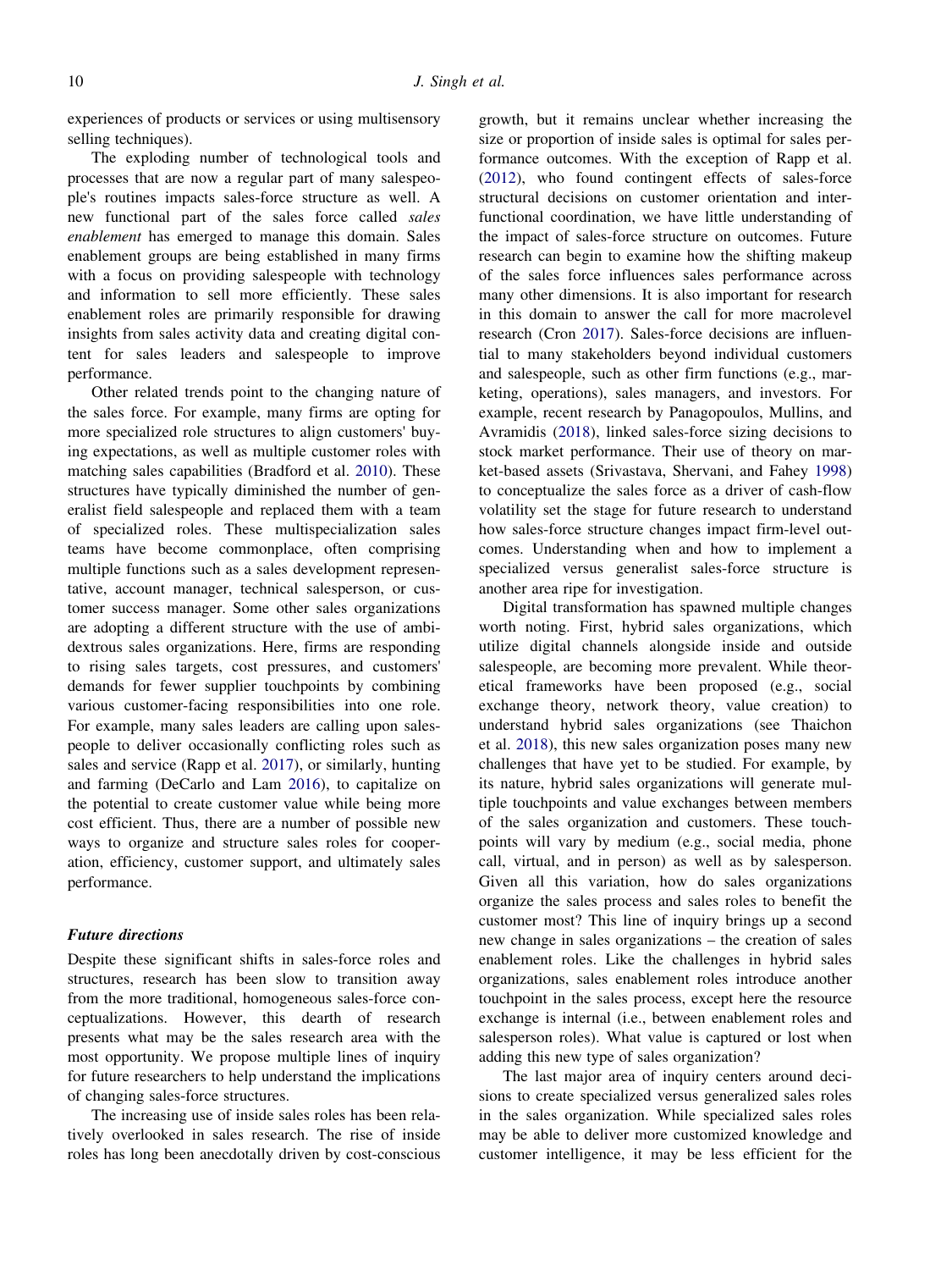<span id="page-11-0"></span>organization. On the other hand, generalized sales roles may be too taxing for the salespeople to handle all the tasks, activities, KPIs, and knowledge required for the role. Research on ambidextrous roles has begun to tackle some of these questions (DeCarlo and Lam [2016](#page-18-0); Jasmand, Blazevic, and de Ruyter [2012\)](#page-19-0), but many knowledge gaps remain. Relatedly, the use of specialized sales roles increases the emphasis on team selling, yet research addressing the coordinated use of these roles is scarce (see Mullins and Panagopoulos [2018](#page-20-0)). Future research could begin to draw from team frameworks (Marks, Mathieu, and Zaccaro [2001;](#page-19-0) Mathieu et al. [2008\)](#page-19-0) to understand how sizing, composition, KPIs, management, processes, and skills influence success in team selling environments.

#### Sales interfaces

The scholarly investigation into sales function's intraorganizational interfaces has mostly centered on the sales– marketing interface – that is, how sales and marketing functions within an organization interact with one another. Primarily, this is because in many B2B organizations, sales and marketing have a joint responsibility to create and deliver superior customer value (Homburg and Jensen [2007;](#page-18-0) Malshe and Sohi [2009a](#page-19-0), [2009](#page-19-0)b). While it is imperative that sales and marketing functions work optimally and play nice with one another in the best interest of the firm's overall value creation activities, evidence from the past 30 years' worth of scholarship suggests that it is not the case in many organizations. The dynamic between sales and marketing in many firms is plagued by issues such as lack of adequate two-way communication, overt and covert conflicts, lack of integration, collaboration, and coordination, and lack of trust and mutual credibility, to name a few (Rouziès et al. [2005\)](#page-20-0). Overall, the dysfunctional nature of this interface in many organizations hampers the firm's ability to convert sales leads into actual business and results in a drain on company resources in the form of wasted marketing dollars as well as lost revenue (Malshe, Johnson, and Viio [2017\)](#page-19-0).

While organizations are still trying to navigate the sales–marketing interface waters, working tirelessly to identify better ways to make the sales–marketing interfaces more harmonious and consequently productive, changes in the external environment are complicating matters. Specifically, they are forcing organizations to widen their horizons and think beyond the traditional sales–marketing interface as a contributor to the value creation process.

## Future directions

With digital transformation and multiple actors becoming intricately involved in the sales process, investigation of sales interfaces will require scholars to look beyond how the sales function interacts with its marketing counterparts in their value creation endeavors. Going forward, scholars will need to examine the sales function's interfaces with a variety of different entities, both within and external to the organization, that are involved directly or indirectly in the selling process. Tomorrow's selling processes are likely to be collaborative endeavors wherein sales personnel are likely to work hand in hand with multiple ecosystem partners to orchestrate complex sales solutions. Further, sales personnel are increasingly likely to orchestrate activities of a set of internal and external players within the institutional settings during the sales processes. In such situations, sales personnel are likely to become a critical central node within the network of internal and external players that constitute the selling ecosystem. Further, there may be selling situations wherein at certain stages during a long, complex sales process, sales personnel may play a supporting role to other intraorganizational entities that are extensively engaged in the sales process during that stage.

Salespeople have always played a crucial role in gathering market information and developing competitive intelligence. However, most of the intelligence is in the form of local knowledge that resides with the salesperson. With evolving interfaces and the role that salespeople might occupy within a network of internal and external players, it would be crucial for companies to leverage this local knowledge by converting it to collective intelligence at the organizational and network level.

For this to happen, communication patterns between the sales organization and other intra- and extraorganizational entities that support them in the value creation and delivery process in the marketplace would need to undergo metamorphosis (Deepa and Deshmukh [2013;](#page-18-0) Michaelidou, Siamagka, and Christodoulides [2011](#page-20-0)). At a minimum, sales and their supporting organizations will need to think actively about ways that will allow them to develop and leverage their respective knowledge stores. Several issues related to this open avenues for further research, including training salespeople to gather intelligence that is useful for the organization, developing organizational capabilities to leverage knowledge that may be situated in multiple inter- and intraorganizational entities, using artificial intelligence to build market-sensing capabilities and to convert local intelligence to collective intelligence, and perhaps using social media and other technologies to crowd-source intelligence gathering.

#### Sales professionals: individual issues

As developments in digital technologies challenge our current understanding of how sales organizations operate, they will also affect the role of the salesperson,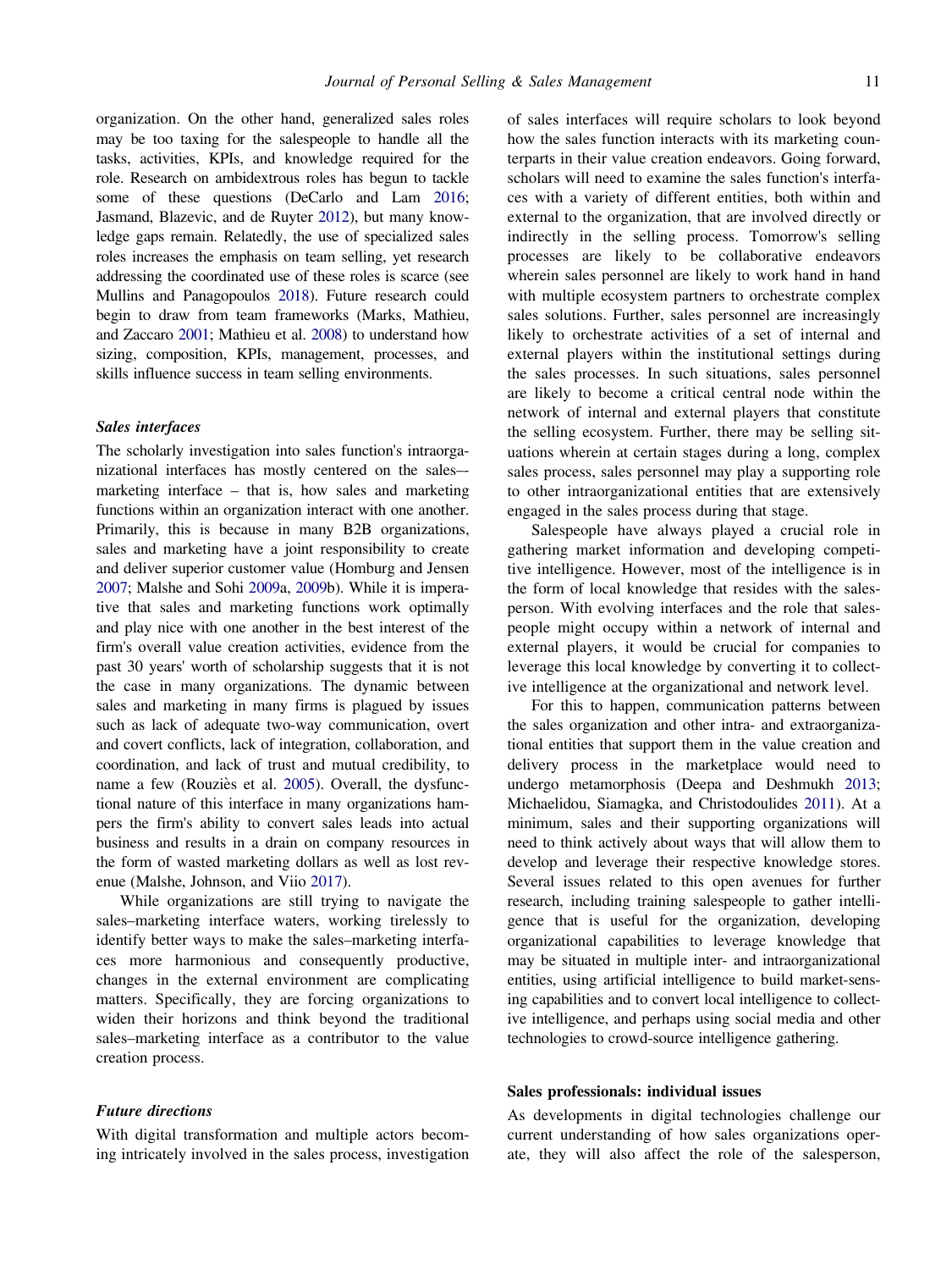Table 4. Impact of knowledge (digitization) and learning (AI) technologies on sales as professionals: individual issues.

| Research question                                                                                                            | Research priorities                                                                                                                                                                                                                                                                                                                                                                                                                                                                                                                                                                                                                                                    |  |
|------------------------------------------------------------------------------------------------------------------------------|------------------------------------------------------------------------------------------------------------------------------------------------------------------------------------------------------------------------------------------------------------------------------------------------------------------------------------------------------------------------------------------------------------------------------------------------------------------------------------------------------------------------------------------------------------------------------------------------------------------------------------------------------------------------|--|
| How will digitization and AI technolo-<br>gies influence the sales process?                                                  | To what extent will developments in technology diminish or elevate the import-<br>ance of certain steps in the traditional sales process? Will digitization and AI<br>capabilities replace salesperson prospecting?<br>Can new knowledge and learning be leveraged to benefit lead generation and cus-<br>tomer retention?                                                                                                                                                                                                                                                                                                                                             |  |
| How will digitization and AI technolo-<br>gies change the sales role and<br>required sales skills?                           | How far will digitization polarize the sales role? Will sales jobs shift to mundane<br>roles that do not require specialist skills and abilities or free the salesperson to<br>develop the higher-level, soft skills of connectivity using emotional intelligence<br>to meet customers' needs?<br>To what extent can digitization and AI be leveraged to support customer orienta-<br>tion? Will their effects vary in terms of effective relationship development in<br>the short term versus the long term? Is AI limited to a focus on customer<br>expressed needs, rather than building customer stewardship and concern for the<br>customer's overall well-being? |  |
| What are the effects of digitization<br>and AI technologies on salespeo-<br>ple's cognitive and professional<br>development? | To what extent will AI affect individual performance differences? Could AI<br>assistance standardize sales performance and make the average salespeople<br>look above average?<br>How do different forms of connectivity (social media) and analysis (bid data ana-<br>lysis) and AI offer opportunities to the salesperson to develop greater adaptabil-<br>ity in customer interactions?                                                                                                                                                                                                                                                                             |  |
| How will digitization and AI technolo-<br>gies influence salespeople's interac-<br>tions with customers?                     | What are the effects of social media, digitization, and AI on altering the nature of<br>salespeople's interactions with customers? How far can social media substitute<br>for face-to-face interactions with customers? Will the development of AI and<br>social media interactions lead to the development of customer insights that can<br>enhance trust and emotional connectivity between the salesperson and cus-<br>tomer?<br>To what extent will the role of the salesperson broaden to encompass touchpoint<br>management (e.g., managing the customer experience by aligning with other<br>important touchpoints within the organization)?                    |  |
| What are the effects of digitization<br>and AI technologies on salesper-<br>son's knowledge and performance?                 | Will digitization and AI applications in sales increase or decrease the variance in<br>individual-level performance?<br>How will digitization and AI impact salesperson efficiency? What contingencies<br>influence the collaboration of salespeople during AI implementation?<br>How will top-performing salespeople react to the codification of their tacit<br>knowledge, and what could influence this reaction? Does AI lead to knowledge<br>transfer among salespeople in the same organization?                                                                                                                                                                 |  |
| How, and under what conditions, will<br>digitization and AI technologies<br>benefit individual salespeople?                  | What profile of salespeople will benefit the most from AI? Will AI undermine or<br>enhance salesperson self-efficacy?<br>How will AI impact the level of role stress (role ambiguity, role conflict, role<br>clarity)? What role will affiliation to specific generation play in the adoption of<br>AI? How does AI impact retention or turnover?                                                                                                                                                                                                                                                                                                                      |  |
| How will buyers react to a salesperson<br>who is backed by digitization and<br>AI technologies?                              | Are all levels of AI and digitization beneficial to buyer-seller relationships? What<br>types of buyers will benefit the most from digitization and AI implementation<br>in sales?<br>Will AI facilitate intergender and/or intergenerational selling?                                                                                                                                                                                                                                                                                                                                                                                                                 |  |

Note:  $AI =$  artificial intelligence.

which raises the question of how individual salespeople will operate and succeed in this new age. We extend the discussion of how sales organizations' value creation activities are shifting, because of digitization and AI, to consider the changing role of the individual salesperson. We provide a brief overview of relevant research and

offer new research priorities surrounding three general areas: (1) transformed individual sales roles and activities, (2) expected salesperson knowledge, skills, and abilities, and finally, (3) the impact of digital technologies on the salesperson. Table 4 summarizes the research priorities and questions that flow from our discussion.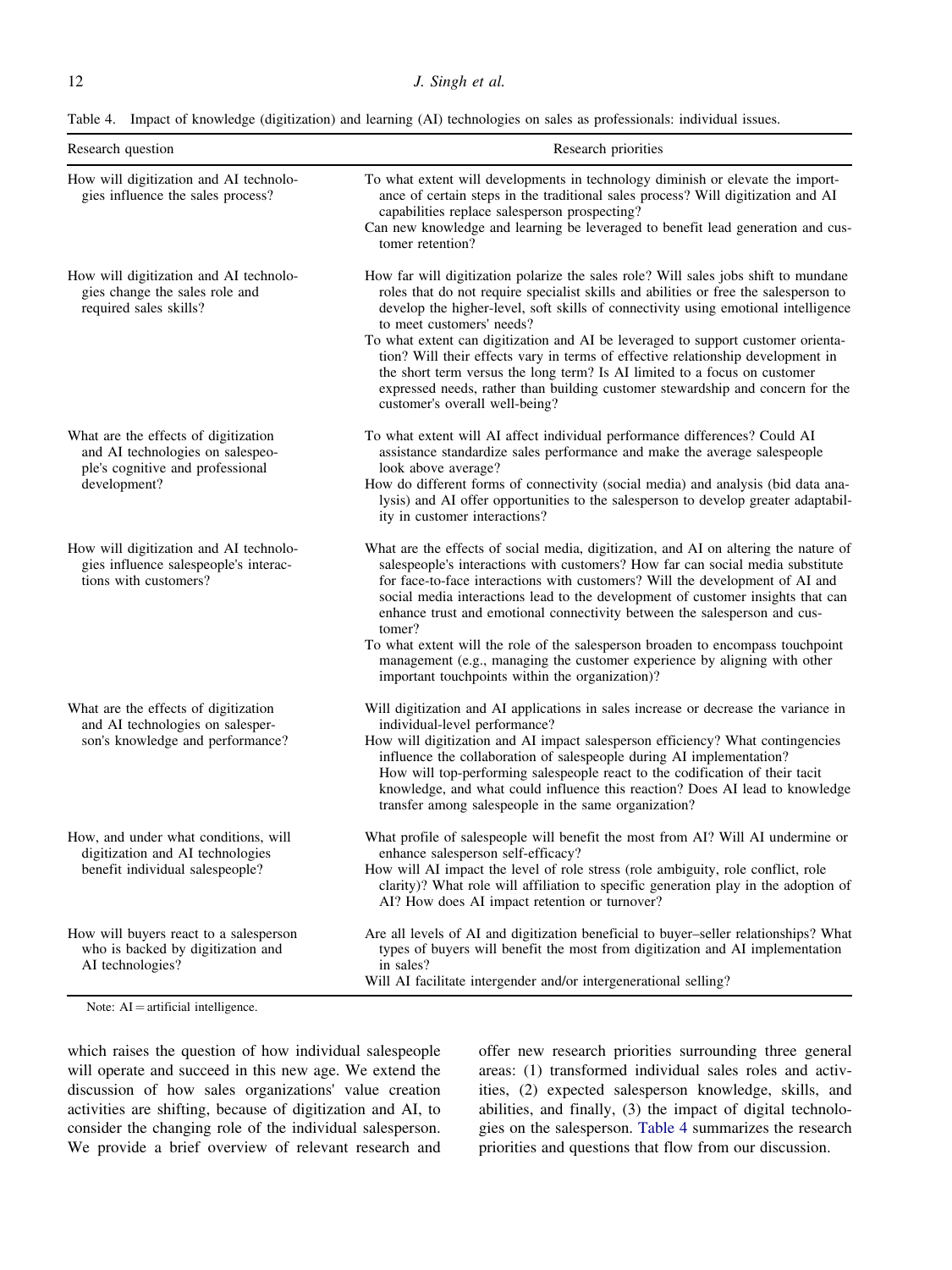## <span id="page-13-0"></span>Individual salesperson roles and activities

Given significant developments in digitization and AI, it is important to consider the changing landscape of sales roles and activities. Again, these advancements have led to potential new opportunities (or threats) for sales organizations to manage. As sales companies scramble to capitalize on opportunities resulting from the emergence of new digital channels, we can predict that the sales tasks and activities required of salespeople are changing in tandem. Earlier, we posed the question of how new digital sales channels will transform the sales value creation function. We now consider how a company's introduction of a digital sales channel will affect salesperson activities. What changes in the sales process and associated salesperson activities can we expect?

Past research provides various classification schemes that capture the scope of sales activities. In 1986, Moncrief provided an initial descriptive taxonomy of sales positions based on patterns of sales activities across various sales jobs. Recognizing that the sales job had changed over time, due to new technologies and rising customer expectations, Moncrief, Marshall, and Lassk [\(2006](#page-20-0)) offered an updated taxonomy. This taxonomy provides the most recent attempt to categorize sales jobs according to a comprehensive consideration of individual-level salesperson activities. In short, the taxonomy proposed six types of sales jobs that emphasized various sales activities. For example, the "consultative seller" focuses predominantly on relationship selling and providing promotion and service support. The "new business seller" relies more on technology and spends more time entertaining, prospecting, and training. The "missionary seller" is engaged in training, travel, and delivering the product but does not engage in prospecting. The "delivery seller" focuses primarily on delivering and stocking product and sometimes on prospecting. The "sales support" position focuses more on office tasks, training, and recruiting. Finally, the "key account seller" engages in product support activities, travel, and office support activities. The taxonomy served two purposes. First, it provided a comprehensive investigation of the actual work, or activities, that salespeople perform. Second, it supported the idea that different types of sales jobs or positions exist.

Researchers built on this premise to consider the nature of various sales activities and their effect on sales performance. Johnson and Selnes ([2004\)](#page-19-0) and Gupta and Zeithaml [\(2006](#page-18-0)) suggested that the sales activities required for customer acquisition versus customer retention differ. Carter et al. ([2014\)](#page-18-0) showed that the amount of time that salespeople choose to allocate to customer acquisition efforts versus retention affects performance. DeCarlo and Lam [\(2016](#page-18-0)) explained when and why salespeople develop preferences for acquisition versus retention types of sales activities and how the sales organization can manage these preferences to arrive at the best sales outcomes. They suggest that there are tradeoffs between customer acquisition (i.e., hunting) and retention (i.e., farming) activities, and there is a need to balance them (i.e., ambidexterity). Their framework also provides some clarity regarding the antecedent conditions that lead to salesperson preferences for hunting versus farming. Sleep, Bharadwaj, and Lam [\(2015](#page-20-0)) explore how salesperson activities impact consequences, including customer satisfaction and performance.

Other related research has identified and advocated the addition of newly identified salesperson activities and other suggested changes to the sales process. For example, Andzulis, Panagopoulos, and Rapp ([2012\)](#page-17-0) suggested ways in which social media has resulted in changes to the sales process. They identified new activities that are likely to occur at each stage of the sales process because of the use of social media. Rapp et al. ([2015\)](#page-20-0) identified another specific new activity for salespeople involving the collection and use of competitive intelligence. As a final example, recent research suggests that sales force technology may also affect how salespeople build customer relationships, and ultimately their performance (Schrock et al. [2016\)](#page-20-0). Hunter and Perreault ([2007\)](#page-19-0) conceptualized relationship-forging tasks as key activities of salespeople, including sharing market knowledge and proposing integrative solutions, that are particularly important in determining the impact of sales technology on effective relationship building in sales.

## Future directions

While this research has provided a solid foundation to consider sales activities and processes in the past, new learning resulting from digitization and developments related to AI are enabling potential changes in salesperson activities. As discussed earlier, digital technologies now support the automation of many traditional sales roles (Syam and Sharma [2018](#page-21-0)). If companies effectively leverage digitization and AI capabilities, they will be able to automate aspects of the sales process beginning with customer acquisition and extending through customer retention. Organizations can shift some of these functions to online platforms. Furthermore, when used effectively, technology can aid customer relationship development and enhance salesperson performance (Schrock et al. [2016\)](#page-20-0).

Considering these changes, it is evident that it is time for a new and comprehensive investigation of the sales process and activities. A recent taxonomy (Moncrief, Marshall, and Lassk [2006](#page-20-0)) detailed a wide range of activities, such as building rapport, asking questions, entertaining, searching out new leads to learning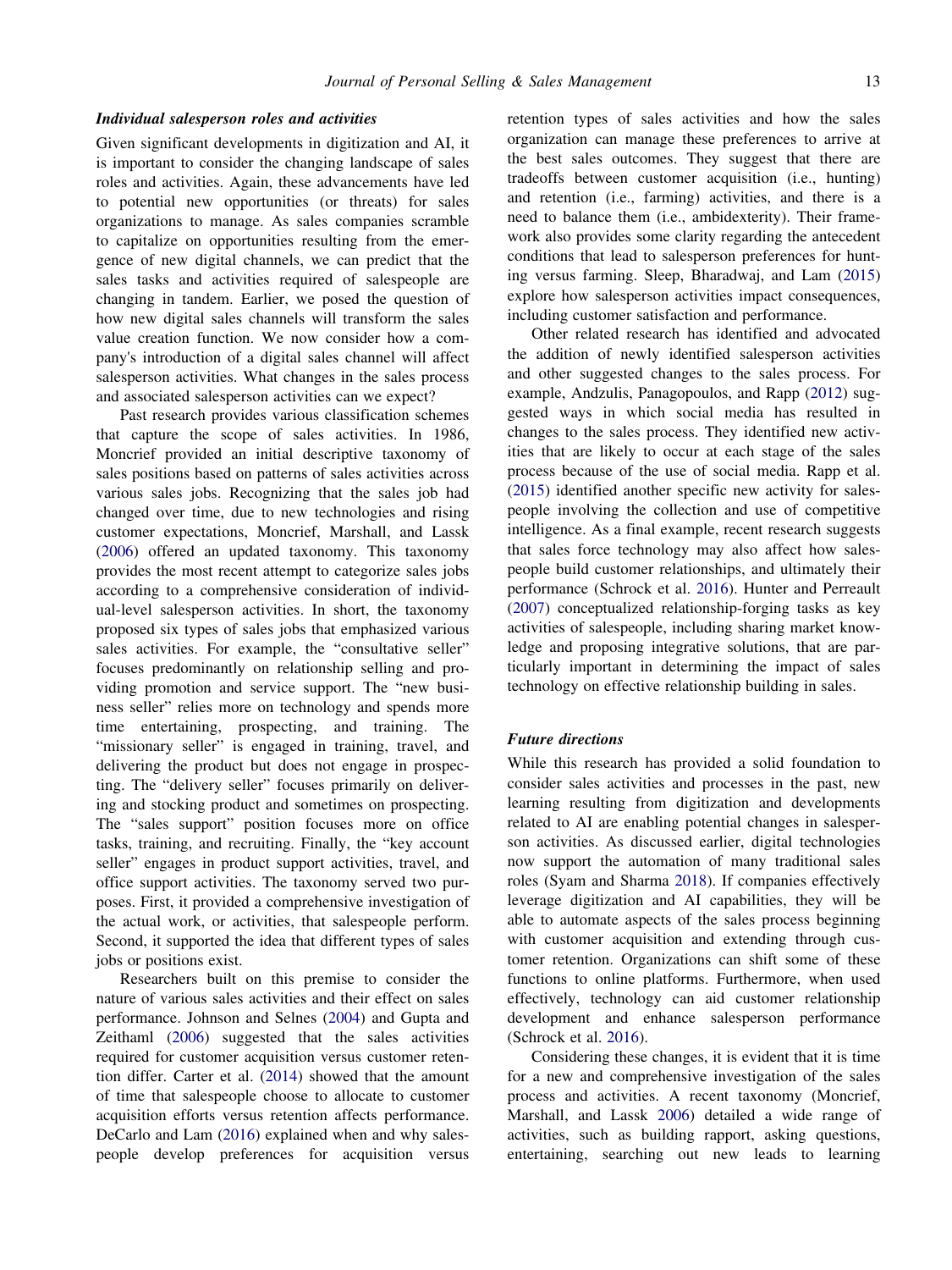<span id="page-14-0"></span>software. To what extent does this list accurately reflect the range of salespeople's activities today? With digitization and AI, have certain activities (e.g., generating leads, training salespeople) diminished? In addition, to what extent do salespeople participate in "new" activities that were not identified, or did not exist, in the 2006 study? How much time and effort do salespeople direct to interfacing with other touchpoints within the company? The time is ripe to provide a new taxonomy and reconsider antecedents and consequences associated with sales performance along these activities.

Digital technologies have also impacted the customer exchange experience. Today's customers have access to a wealth of information, including the product's and service's technical benefits and deficiencies, as well as peer reviews. They also have many opportunities to be active contributors to information generation and exchange with their peers. This has given way to a more informed and collaborative role for the customer. As the customer role has evolved, there is a need to consider how these changes will influence the role of the salesperson.

Scholars have begun to evaluate how the changing role of the customer has affected marketing, more generally. Both academics and practitioners agree that customer experience management is crucial. Customer experience management is conceptualized as a higherorder construct encompassing certain cultural mindsets, strategic directions, and firm capabilities that are focused on managing every touchpoint across the scope of the customer journey (e.g., Homburg, Jozic, and Kuehnl [2017](#page-18-0)). Customer experience management calls for activities that serve to integrate touchpoints along a brand theme and ensure a seamless transition across online and offline touchpoints. Customer relationship management involves a focus on the touchpoint journey that spans customer prepurchase, purchase, and postpurchase phases (Homburg, Jozic, and Kuehnl [2017\)](#page-18-0). There is a need to align different touchpoints along the journey to produce desired results. The call for customer experience management sheds light on new activities that are essential to developing customer loyalty and long-term sales results, many of which will involve the salesperson. Thus, it points to a new role for the salesperson – one that involves a greater focus on aligning, integrating, and consistently communicating brand information internally and externally.

Customer engagement marketing provides another fruitful avenue to consider. This framework suggests that customers are now active and influential participants in marketing efforts (Harmeling et al. [2017](#page-18-0); Kozinets et al. [2010](#page-19-0)). If they so choose, customers can play an active role during customer acquisition, retention, information exchange, and sourcing new ideas for product innovation (Malthouse et al. [2013\)](#page-19-0). Thus, firms ought to seek ways to manage or guide instances of customer engagement to benefit the firm's marketing strategy. As firms recognize the need to guide customer engagement attempts proactively, questions arise regarding the role that salespeople can play in influencing or managing the process. From their position on the front lines, what actions will salespeople be asked to take on to inspire customers to voluntarily contribute to various aspects of the marketing function on behalf of the company? These modern marketing frameworks provide an updated perspective on the exchange that takes important changes in technology and customer roles into consideration. Using these ideas, we can begin to reconsider the emerging sales role.

#### Knowledge, skills, and abilities

As companies seek to leverage digitization and AI, questions about the impact on a salesperson's knowledge, skills, and abilities have been raised. Sales technology generally has resulted in greater efficiency, providing tools that lead to faster processes and better market and customer knowledge stores (e.g., Ahearne et al. [2008\)](#page-17-0). Digitization and AI have the potential to provide some real benefits to salespeople as they can free the salesperson from some of the more mundane aspects of the sales role, such as processing orders and coding and transmitting customer and market information, so that they can concentrate on deeper customer interactions (Baker and Delpechitre [2013\)](#page-17-0). In the following section, we consider the impact of these developments on salespeople's knowledge, skills, and abilities (KSAs).

Knowledge is a crucial part of the salespeople's skill set. Both collective (sales team) and local knowledge are relevant to developing new sales leads and nurturing existing customer relationships. Digital technologies offer the potential to disrupt knowledge management processes as machine learning can harness the information held in large data sets to provide strategic insights into customer behaviors and desires (Syam and Sharma [2018\)](#page-21-0). It is possible that, through the integration of CRM systems into knowledge systems, salespeople's local knowledge can now be integrated with the organization's so that the tacit knowledge previously only held in sales becomes more generalizable. Therefore, this explicit knowledge is more transferable within the organization and can be shared across functions more easily. Explicit sales knowledge can also help sales managers with accurate forecasting, cross selling, and lead scoring so that the performance of the sales team can be monitored and skills can be enhanced (Antonio [2018](#page-17-0)).

Regarding new customer acquisition, digitization enables organizations to identify better prospects that are likely to respond positively. By identifying behavioral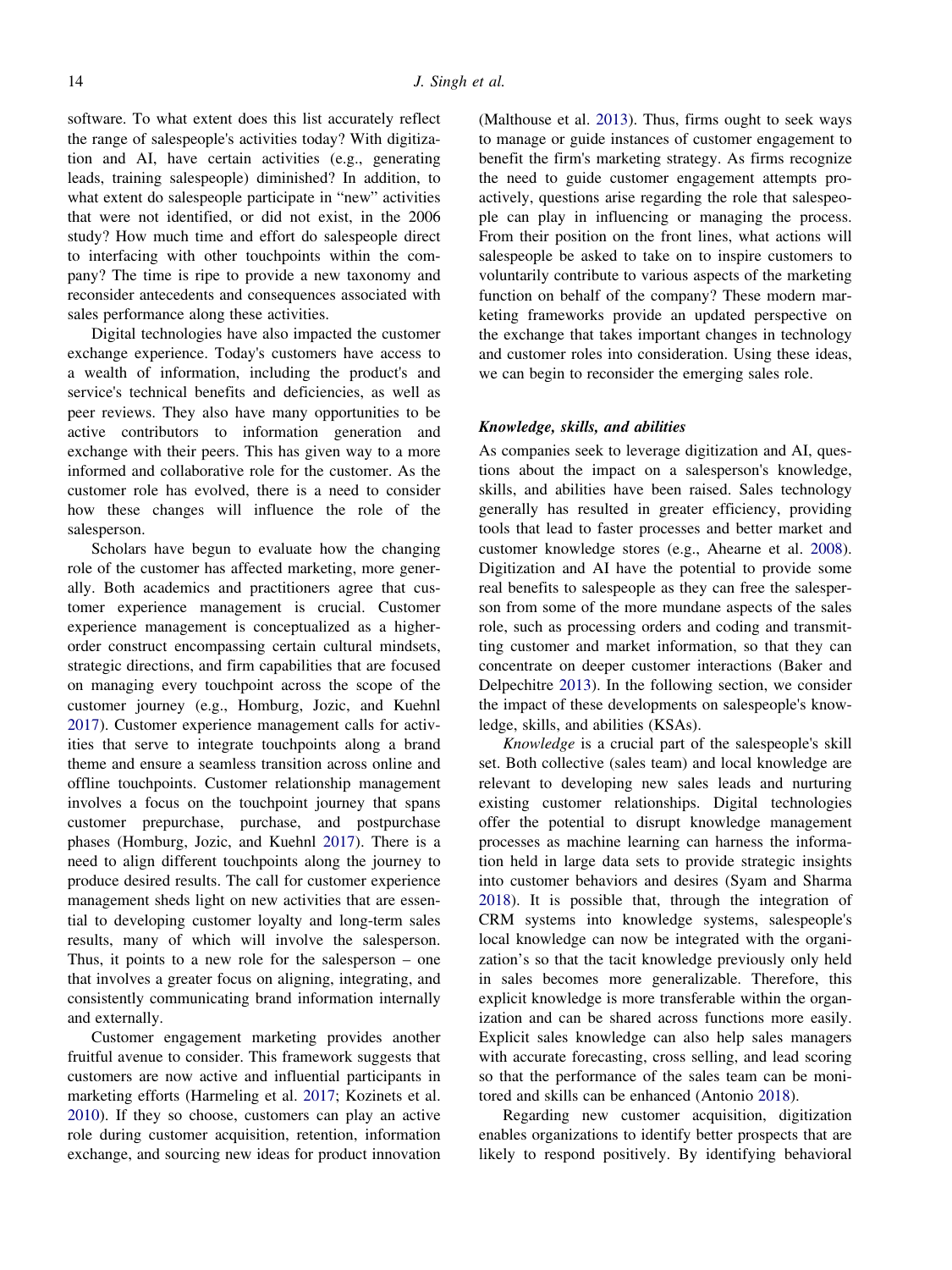<span id="page-15-0"></span>and buying patterns, digital technologies can serve to identify leads as well as provide intelligence on the decision points in the negotiation process (Hurley [2017](#page-19-0); Syam and Sharma [2018\)](#page-21-0). As companies begin to automate these processes, how is salesperson knowledge impacted? The main concern is that their interpersonal competencies are no longer required or valued. The salesperson's knowledge may become embedded in the systems of the organization and the customer, rather than being an independent conduit of tacit knowledge with the ability to build customer relationships (Ahearne et al. [2008\)](#page-17-0). This could lead to salespeople losing their deep customer knowledge unless new knowledge can be created by building interpersonal trust with the customer (Le Meunier-FitzHugh and Douglas [2016\)](#page-19-0).

Skills of the salesperson may also shift from a series of hard-selling skills (selling and prospecting) to soft skills such as relationship building and emotional connectivity. Finding new ways of engaging with customers and satisfying their needs through innovative solutions, including leveraging digitization, is likely to lead to sales success (Leigh et al. [2014\)](#page-19-0). Digitization, in and of itself, cannot replace traditional sales methods, but instead offers the potential to embrace new learning and opportunities (Andy Preston Digital Selling [2010\)](#page-17-0). The challenge is not just to automate existing processes but also to reinvent the entire interactive process and develop automated decision making for sales. As this process unfolds, it is important to explore what skill set salespeople need to enable the process. Furthermore, the nature of these changing requirements of sales skills is dependent on the type of sale being undertaken, with the simple sale likely to be carried out completely automatically but more complex solution selling still relying on soft skills and negotiation abilities of a salesperson, supported by information gained through digital technology. Of course, the complex sales situation (often involving multiple large accounts) will require salespeople to become "knowledge brokers" who can integrate intellectual capital from digitization with their own specific knowledge during the sale, which could generate the need for a new set of interactive selling skills.

Many customers in the future are likely to be digital natives (Generations Y and Z), which will drive the need for greater digital content and multi-point interactions with the salesperson. Therefore, selling organizations that are early adopters of sales technology and AI will have the potential to lead the development of new sales skills based on social media interactions and deeper customer understanding (Syam and Sharma [2018](#page-21-0)). Despite reservations on the effects of digital technologies, the early evidence is that companies that effectively use these tools can retain their existing customers and acquire customers more efficiently (Loring [2018](#page-19-0)).

Sales ability may be affected by digital technologies as it is an enabler and enhancer. Authenticity is critical in personal interactions as more businesses expect greater visibility in their interactions with salespeople (Hurley [2017](#page-19-0)). For example, as described earlier, AI can be used to provide activity-based, success roadmaps with early warning alerts about the progress of negotiations and the general health of customer relationships in an effort to trigger proper salesperson responses. However, whether automated responses can generate authenticity and deliver on this promise is not yet clear. Furthermore, it is not clear how the effectiveness of AI assistance can be measured.

There is some debate regarding the effect digital technologies will have on the salesperson's ability to extract customer insights and knowledge. Some suggest that customer insights developed through trust and emotional connectivity in interpersonal interactions between the salesperson and the customer may be lost if there is a greater reliance on automated processes. Alternatively, customer insights could be enhanced as the salesperson is relieved of the repetitive administrative tasks and can focus on relationship-building elements (Loring [2018\)](#page-19-0). Digital technologies also may enable the salesperson to become more "connected" to other organizational functions (Limbu, Jayachandran, and Babin [2014\)](#page-19-0), allowing for more seamless interaction and better touchpoint management. In addition, companies can now use digital technologies to develop a set of behavioral analytics that could be used to coach salespeople to offer effective solutions at various points of the sales interaction (Hurley [2017\)](#page-19-0). These different forms of connectivity and analysis offer opportunities for the salesperson to develop greater adaptability in their customer interactions, strategically adjusting the value proposition to align with customers' changing needs (Virtanen, Parvinen, and Rollins [2015](#page-21-0)) and to build authentic relationships with buyers. However, the benefits of new sales technologies will rely on the development of algorithms that adapt to the changing nature of the market while still allowing salespeople to be creative and innovative in their interactions.

Performance could be affected by sales technologies as processing errors are reduced, the efficiency of action is increased, and value creation is enhanced. A benefit of employing sales technology and AI is the ability of the systems to manage salespeople's time more effectively, which increases productivity. The system would be able to prebook meetings and organize salespeople's meeting and travel times more effectively (Hurley [2017\)](#page-19-0). Salespeople may also stay longer in the job as there is less stress, role conflict, and ambiguity as technology generates standardization. Digital technologies should provide ways to collect knowledge that can be analyzed to form intellectual capital and facilitate the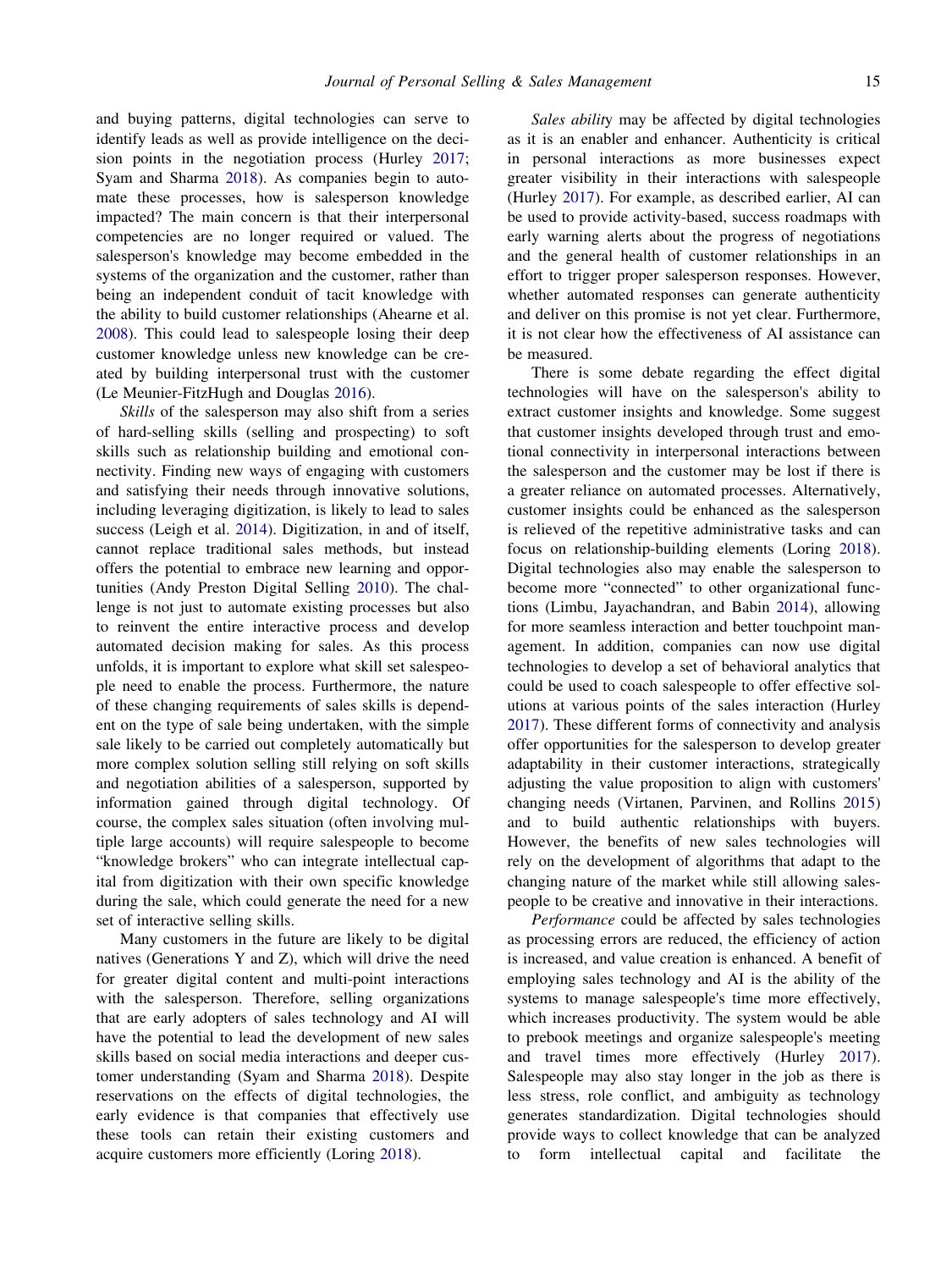<span id="page-16-0"></span>dissemination of information that builds competitive advantage. Creating a positive feedback loop between the organization and the salesperson allows this intellectual capital to be integrated with specific product and customer knowledge to improve their performance (Mariadoss, Milewicz, Lee, and Sahaym [2014\)](#page-19-0).

Technology continues to drive improvements in crossover in the roles played by sales and marketing people, which result in increased output and better value propositions. Due to the introduction of new digital channels, the roles of sales and marketing are becoming more intertwined and boundaries are being removed. The creation of blogs and other net chatter means that marketing people are becoming sellers and salespeople are becoming online marketers, increasing the necessity for sales and marketing to collaborate and to develop new sales/marketing skills (Le Meunier-FitzHugh and Douglas [2016\)](#page-19-0). Salespeople will also need training in the use of social media to engage with customers, as well as establish themselves through digital media as "experts" in their field, to fulfill their potential when developing customer relationships in the new connected world. This debate highlights several gaps in our understanding of salesperson KSAs and points to emerging research priorities.

## Implementing digital technologies and salesperson responses

Last, we explore salesperson reactions to digital technologies and their potential impact on effective implementation. In particular, we focus on two areas: (1) salesperson reactions to codifying personal knowledge stores, and (2) salesperson likelihood to adopt, and otherwise respond positively to, the implementation of new digital technologies.

Practically speaking, the use of AI requires that an expert transform tacit heuristics into a codified set of decision rules. These rules then provide the structure for applying new learning gained from digitization. The user of AI only needs to enter the main parameters indicated by the expert. The AI then applies the decision rules to generate analysis, insights, and ultimately, a recommendation. Thus, in many respects, AI represents a conscious attempt to codify tacit knowledge to make it available to and/or imitable by "others" (Coff, Coff, and Eastvold [2006;](#page-18-0) Gill [1996;](#page-18-0) Lado and Zhang [1998](#page-19-0); Mata, Fuerst, and Barney [1995\)](#page-19-0). The expert could be a star salesperson and/or an experienced salesperson. "Others" could be average and below average salespeople, or less experienced salespeople, within or outside the focal organization. Thus, it is conceivable that due to the codification and transfer of expert knowledge, digital technologies could diminish the advantage hitherto enjoyed by the salesperson expert in both current and future firms, which could also undermine their ability to command higher pay.

This raises an important question: is it possible to use AI and other digitized platforms so that an individual salesperson can leverage his or her tacit knowledge without codifying and transferring such knowledge? Some AI might not require much codification. For example, AI built for predictable and routine tasks can be programmed with explicit and general knowledge. Such AI will not be as threatening to the expert salesperson. Given that resistance to change constitutes the most significant obstacle during new technology implementation (Heracleous and Barret [2001](#page-18-0)), cooperation and motivation are important in facilitating the knowledge transfer process (Osterloh and Frey [2000\)](#page-20-0). Hence, expert systems (e.g., AI) that require less codification might facilitate implementation considerably (Coff, Coff, and Eastvold [2006\)](#page-18-0). Future research should explore how characteristics of the AI system ultimately influence salesperson attitudes and behaviors in response to the implementation of the system. For example, how does the amount, and complexity, of codification required for the AI system in question influence the gains expected for the individual versus the organization? It is likely that the gains achieved through the application of AI are not always equally split among the individual and the organization. To the extent that the benefit of implementing AI is idiosyncratic to the organization, it may reduce external demand for the salesperson. As a result, the salesperson may lose bargaining power. As technology-leveraged experts increase the organization-specific component of their knowledge over time, they lose power (Coff, Coff, and Eastvold [2006\)](#page-18-0). How will this power shift impact the salesperson's compensation and value to the organization? Moreover, will salesperson reactions to AI vary depending on the level of codification and transfer required for AI implementation?

Another relevant salesperson response to implementation of digital technologies concerns adoption. To what extent will individuals embrace digitization and application of AI in the workplace? We suggest that the salesperson's "general robotic orientation" (Chao and Kozlowski [1986](#page-18-0)) may account for the response to new digital technologies such as AI. Is it still the case that salespeople are hesitant to adopt new technology? Are millennials and Generation Z more disposed to working with digital technologies? What steps can managers take to impact salesperson perceptions about AI and digitization in the workplace? There is an opportunity to leverage technology-related studies and measures developed in other disciplines, including past studies measuring "general robotic orientation" in applied psychology (Chao and Kozlowski [1986\)](#page-18-0) to explain salesperson digital technology adoption and response. Ultimately,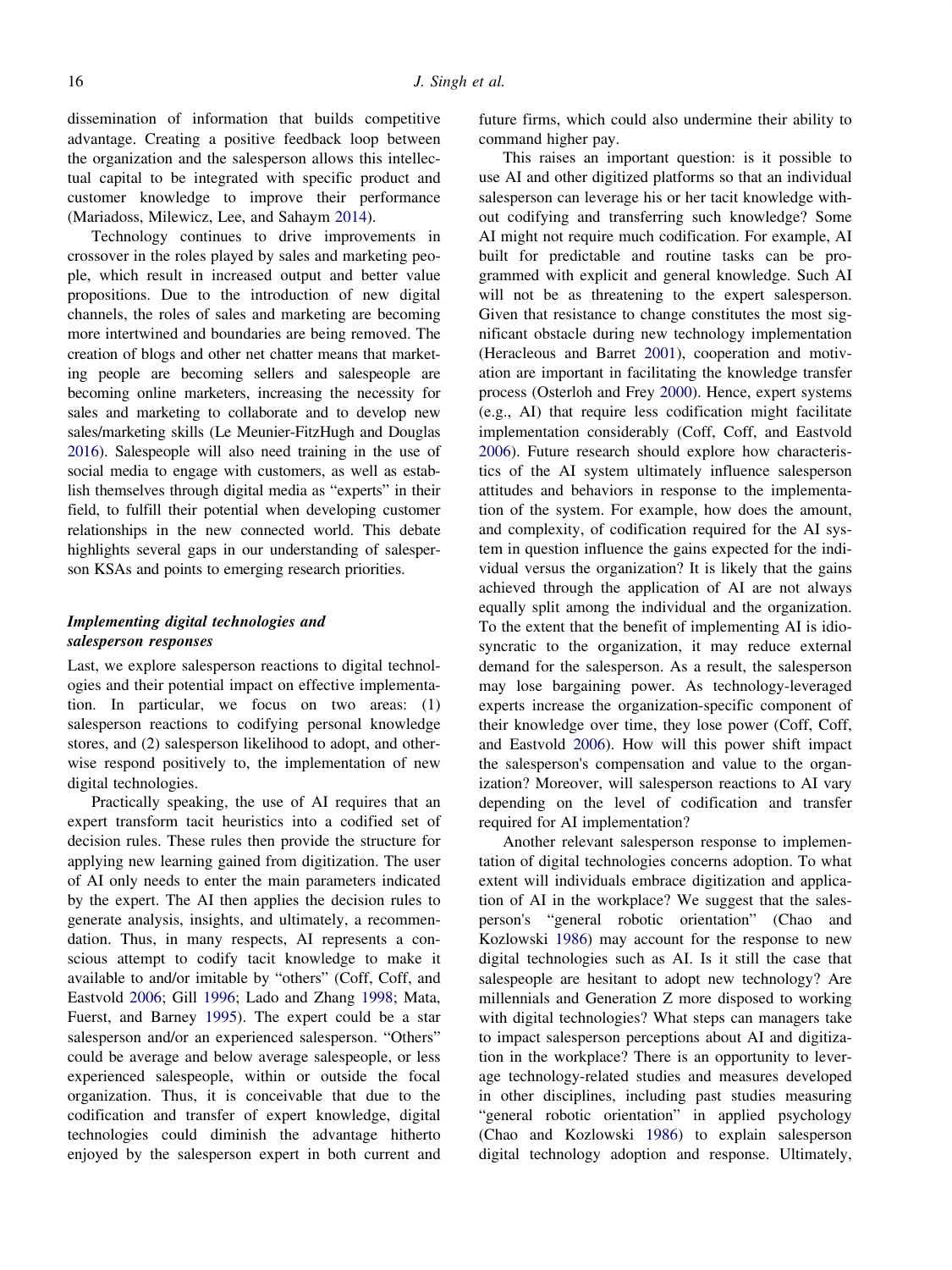<span id="page-17-0"></span>salesperson response is crucial. As salespeople become comfortable with these technologies, they will increasingly depend on them, and eventually may be unable to function without them. If this occurs, then these digital technologies could lead to higher retention of salespeople because they will be less able to leverage their idiosyncratic knowledge, skills, and abilities elsewhere.

Sales scholars should also explore how the nature of AI usage might affect individual-level outcomes, including stress, motivation, and retention. The implementation of AI often results in changes in jobs due to the redistribution of tasks between humans and robots (Edwards [1984\)](#page-18-0). Future research considering the reallocation of sales tasks (i.e., which tasks are automated) and its impact on the salesperson's stress, motivation, and performance are warranted. It may be possible to leverage prior work in technology to begin to address these questions. For example, Parsons and Kearsley [\(1982](#page-20-0)) suggested nine activity foci to organize the division of labor between humans and robots. These activity foci include surveillance, intervention, maintenance, backup, input, output, supervision, inspection, and synergy (SIMBIOSIS). This framework provides one example of how tasks can be categorized, which would then enable us to explore how salesperson responses to automating activities may vary depending on the type of activity. Specific research priorities surrounding these ideas are also presented in Table 4.

## Conclusion

Building from a collaborative, bottom-up process of workshopping, this article has aimed to develop the concepts, priorities, and questions to help guide future research in an age of sales digitization and artificial intelligence technologies. In so doing, we contribute to the field of personal selling and sales management by advancing the literature on sales-force automation and frontline sales technologies (Buttle et al. [2006](#page-18-0); Hunter and Perreault [2006\)](#page-19-0). Our analyses reveal that the influence of sales digitalization technologies, which includes digitization and artificial intelligence, is likely to be more significant and more far reaching than previous sales technologies. To capture this scope and breadth of influence, we have organized our development into three broad areas: (a) sales profession and value creation, (b) sales professional and organizational issues, and (c) sales professional and individual-level issues. In each area, we outline research priorities and questions that warrant consideration by researchers and practitioners alike. We hope our road map provides both the motivation and direction for future research that helps harness the power of sales digitalization technologies to lift and enhance the functioning of the sales profession and sales professional

by the roles they perform and contributions they make to organizations, individuals, and society.

## Declaration of interest

No potential conflict of interest was reported by the authors.

#### Notes

- 1. [https://www.foundry-planet.com/equipment/detail](https://www.foundry-planet.com/equipment/detail-view/e-shops-marketplaces-trading-systems-the-future-of-metal-trading-is-digital/?cHash=7baa247cc7d8fa66f799ec40ba8e0803;%20)[view/e-shops-marketplaces-trading-systems-the-future](https://www.foundry-planet.com/equipment/detail-view/e-shops-marketplaces-trading-systems-the-future-of-metal-trading-is-digital/?cHash=7baa247cc7d8fa66f799ec40ba8e0803;%20)[of-metal-trading-is-digital/?cHash](https://www.foundry-planet.com/equipment/detail-view/e-shops-marketplaces-trading-systems-the-future-of-metal-trading-is-digital/?cHash=7baa247cc7d8fa66f799ec40ba8e0803;%20)=7baa247cc7d8fa66 [f799ec40ba8e0803;%20](https://www.foundry-planet.com/equipment/detail-view/e-shops-marketplaces-trading-systems-the-future-of-metal-trading-is-digital/?cHash=7baa247cc7d8fa66f799ec40ba8e0803;%20) [https://www.technik-einkauf.](https://www.technik-einkauf.de/news/maerkte-unternehmen/kloeckner-startup-xom-metals-das-amazon-des-stahlhandels/) [de/news/maerkte-unternehmen/kloeckner-startup-xom](https://www.technik-einkauf.de/news/maerkte-unternehmen/kloeckner-startup-xom-metals-das-amazon-des-stahlhandels/)[metals-das-amazon-des-stahlhandels/](https://www.technik-einkauf.de/news/maerkte-unternehmen/kloeckner-startup-xom-metals-das-amazon-des-stahlhandels/).
- 2. [https://www.wuerth-industrie.com/web/en/](https://www.wuerth-industrie.com/web/en/wuerthindustrie/cteile_management/kanban/rfid__kanban/rfid_systeme/iplacer.php) [wuerthindustrie/cteile\\_management/kanban/rfid\\_\\_](https://www.wuerth-industrie.com/web/en/wuerthindustrie/cteile_management/kanban/rfid__kanban/rfid_systeme/iplacer.php) [kanban/rfid\\_systeme/iplacer.php](https://www.wuerth-industrie.com/web/en/wuerthindustrie/cteile_management/kanban/rfid__kanban/rfid_systeme/iplacer.php)
- 3. [https://go.forrester.com/blogs/15-04-14-death\\_of\\_a\\_](https://go.forrester.com/blogs/15-04-14-death_of_a_b2b_salesman/) [b2b\\_salesman/](https://go.forrester.com/blogs/15-04-14-death_of_a_b2b_salesman/)
- 4. [https://www.salesforce.com/solutions/industries/retail/](https://www.salesforce.com/solutions/industries/retail/resources/product-recommendation-engines/.) [resources/product-recommendation-engines/.](https://www.salesforce.com/solutions/industries/retail/resources/product-recommendation-engines/.)
- 5. [https://www.theguardian.com/news/2018/mar/17/data](https://www.theguardian.com/news/2018/mar/17/data-war-whistleblower-christopher-wylie-faceook-nix-bannon-trump)[war-whistleblower-christopher-wylie-faceook-nix](https://www.theguardian.com/news/2018/mar/17/data-war-whistleblower-christopher-wylie-faceook-nix-bannon-trump)[bannon-trump.](https://www.theguardian.com/news/2018/mar/17/data-war-whistleblower-christopher-wylie-faceook-nix-bannon-trump)

#### References

- Albers, Sönke, and Murali Mantrala. [2008.](#page-8-0) "Models for Sales Management Decisions." In Handbook of Marketing Decision Models. New York: Springer.
- Andy Preston Digital Selling. [2010](#page-15-0). "Are You Ahead (or Behind) Your Competition?" Accessed October 18, 2018. [www.andypreston.com/2010/04/digital-seling-are-youahead](http://www.andypreston.com/2010/04/digital-seling-are-youahead-or-behind-your-competition/)[or-behind-your-competition/](http://www.andypreston.com/2010/04/digital-seling-are-youahead-or-behind-your-competition/).
- Andzulis, James "Mick", Nikolaos G. Panagopoulos, and Adam Rapp. [2012](#page-13-0). "A Review of Social Media and Implications for the Sales Process." Journal of Personal Selling and Sales Management 32 (3):305–16. doi: [10.2753/PSS0885-3134320302](https://doi.org/10.2753/PSS0885-3134320302).
- Ahearne, Michael, Eli Jones, Adam Rapp, and John Mathieu. [2008.](#page-14-0) "High Touch through HighTech: The Impact of Salesperson Technology Usage on Sales Performance via Mediating Mechanisms." Management Science 54 (4): 671–86. doi: [10.1287/mnsc.1070.0783.](https://doi.org/10.1287/mnsc.1070.0783)
- Ahearne, Michael, Douglas E. Hughes, and Niels Schillewaert. [2007.](#page-2-0) "Why Sales Reps Should Welcome Information Technology: Measuring the Impact of CRM-Based IT on Sales Effectiveness." International Journal of Research in Marketing 24 (4):336–49. doi: [10.1016/j.ijresmar.2007.09.003.](https://doi.org/10.1016/j.ijresmar.2007.09.003)
- Ahearne, Michael, and Adam Rapp. [2010.](#page-6-0) "The Role of Technology at the Interface between Salespeople and Consumers." The Journal of Personal Selling & Sales Management 30 (2): 111–20. doi: [10.2753/PSS0885-3134300202.](https://doi.org/10.2753/PSS0885-3134300202)
- Antonio, Victor. [2018.](#page-14-0) "How AI is Changing Sales." Accessed October 1, 2018. [https://hbr.org/2018/07/how-ai-is-chang](https://hbr.org/2018/07/how-ai-is-changing-sales)[ing-sales.](https://hbr.org/2018/07/how-ai-is-changing-sales)
- Baker, David S., and Duleep Delpechitre. [2013](#page-14-0). "Collectivistic and Individualistic Performance Expectancy in Utilization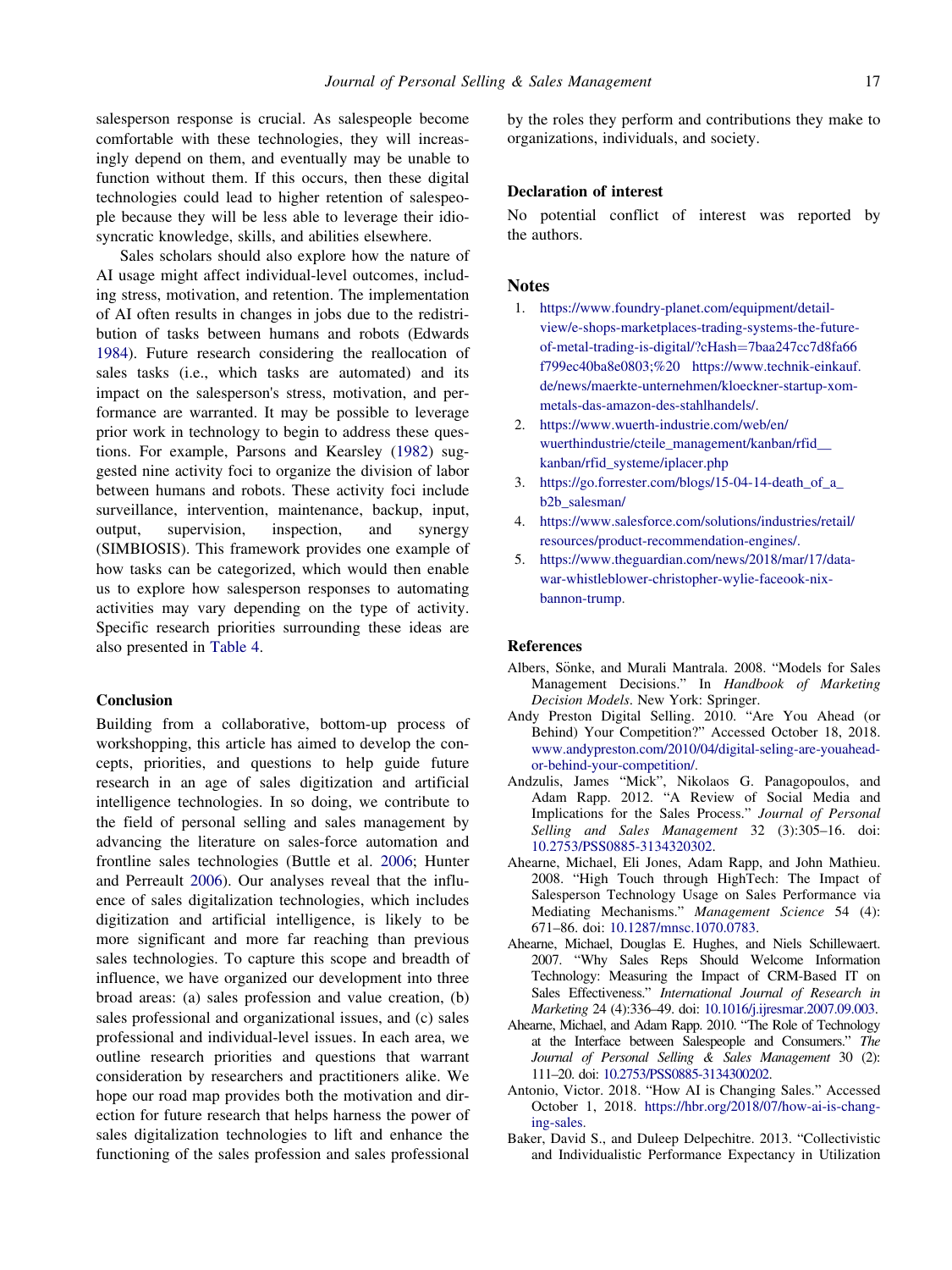<span id="page-18-0"></span>of Sales Automation Technology in an International Field Sales Setting." Journal of Personal Selling & Sales Management 33 (3):277–88. doi: [10.2753/PSS0885-](https://doi.org/10.2753/PSS0885-3134330303) [3134330303](https://doi.org/10.2753/PSS0885-3134330303).

- Baumgartner, T., H. Hatami, and M. Valdivieso. [2016.](#page-1-0) "The New World of Sales Growth." McKinsey & Company. Accessed November 09, 2018. [https://www.mckinsey.com/](https://www.mckinsey.com/business-functions/marketing-and-sales/our-insights/the-new-world-of-sales-growth) [business-functions/marketing-and-sales/our-insights/the-new](https://www.mckinsey.com/business-functions/marketing-and-sales/our-insights/the-new-world-of-sales-growth)[world-of-sales-growth.](https://www.mckinsey.com/business-functions/marketing-and-sales/our-insights/the-new-world-of-sales-growth)
- Bradford, Kevin, Steven Brown, Shankar Ganesan, Gary Hunter, Vincent Onyemah, Robert Palmatier, Dominique Rouziès, Rosann Spiro, Harish Sujan, and Barton Weitz. [2010](#page-10-0). "The Embedded Sales Force: Connecting Buying and Selling Organizations." Marketing Letters 21 (3): 239–53.
- Brennan, Scott, and Daniel Kreiss. [2014.](#page-3-0) "Digitalization and Digitization." Culture Digitally, September 8. Accessed October 18, 2018. [http://culturedigitally.org/2014/09/digit](http://culturedigitally.org/2014/09/digitalization-and-digitization/)[alization-and-digitization/.](http://culturedigitally.org/2014/09/digitalization-and-digitization/)
- Brodo, Robert. [2018](#page-4-0). "For Sales Professionals, Practice Makes Perfect." Talent Development 72 (5):44–8.
- Buttle, Francis, Lawrence Ang, and Reiny Iriana. [2006.](#page-3-0) "Sales Force Automation: Review, Critique, Research Agenda." International Journal of Management Reviews 8 (4): 213–31. doi: [10.1111/j.1468-2370.2006.00128.x](https://doi.org/10.1111/j.1468-2370.2006.00128.x).
- Carter, Robert E., Conor M. Henderson, Inigo Arroniz, and Robert W. Palmatier. [2014](#page-13-0). "Effect of Salespeople's Acquisition-retention Trade-off on Performance." Journal of Personal Selling and Sales Management 34 (2):91–103. doi: [10.1080/08853134.2014.890903](https://doi.org/10.1080/08853134.2014.890903).
- Cascio, Robert, Babu John Mariadoss, and Nacef Mouri. [2010.](#page-3-0) "The Impact of Management Commitment Alignment on Salespersons' Adoption of Sales Force Automation Technologies: An Empirical Investigation." Industrial Marketing Management 39 (7):1088–96. doi: [10.1016/](https://doi.org/10.1016/j.indmarman.2009.12.010) [j.indmarman.2009.12.010](https://doi.org/10.1016/j.indmarman.2009.12.010).
- Chao, Georgia T., and Steve W. J. Kozlowski. [1986.](#page-16-0) "Employee Perception on the Implementation of Robotic Manufacturing Technology." Journal of Applied Psychology 71 (1):70–6. doi: [10.1037/0021-9010.71.1.70.](https://doi.org/10.1037/0021-9010.71.1.70)
- Christian, Richard C. [1962.](#page-3-0) "The Computer and the Marketing Man." Journal of Marketing 26 (3):79–82. doi: [10.1177/](https://doi.org/10.1177/002224296202600318) [002224296202600318](https://doi.org/10.1177/002224296202600318).
- Cialdini, Robert B. [2001.](#page-7-0) "Harnessing the Science of Persuasion." Harvard Business Review 79 (9):72–81.
- Coff, Russell W., David C. Coff, and Roger Eastvold. [2006.](#page-16-0) "The Knowledge-Leveraging Paradox: How to Achieve Scale without Making Knowledge Imitable." Academy of Management Review 31 (2):452–65. doi: [10.5465/](https://doi.org/10.5465/amr.2006.20208690) [amr.2006.20208690.](https://doi.org/10.5465/amr.2006.20208690)
- Colon, Tony. [2018.](#page-4-0) "Eight Tips for Boosting Sales in Your Digital Sales Transformation." Forbes, July 13. Accessed November 9, 2018. [https://www.forbes.com/sites/forbes](https://www.forbes.com/sites/forbestechcouncil/2018/07/13/eight-tips-for-boosting-sales-in-your-digital-sales-transformation/#1a55fe3f52a0)[techcouncil/2018/07/13/eight-tips-for-boosting-sales-in](https://www.forbes.com/sites/forbestechcouncil/2018/07/13/eight-tips-for-boosting-sales-in-your-digital-sales-transformation/#1a55fe3f52a0)[your-digital-sales-transformation/#1a55fe3f52a0](https://www.forbes.com/sites/forbestechcouncil/2018/07/13/eight-tips-for-boosting-sales-in-your-digital-sales-transformation/#1a55fe3f52a0)
- Cron, William L. [2017.](#page-1-0) "Macro Sales Force Research." Journal of Personal Selling & Sales Management 37 (3): 188–97. doi: [10.1080/08853134.2017.1352449.](https://doi.org/10.1080/08853134.2017.1352449)
- DeCarlo, Thomas E., and Son K. Lam. [2016](#page-10-0). "Identifying Effective Hunters and Farmers in the Salesforce: A Dispositional-situational Framework." Journal of the Academy of Marketing Science 44 (4):415–39. doi: [10.1007/s11747-015-0425-x.](https://doi.org/10.1007/s11747-015-0425-x)
- Deepa, N., and Sagar Deshmukh. [2013](#page-11-0). "Social Media Marketing: The Next Generation of Business

Engagement." International Journal of Management Research and Reviews 3 (2):2461–8.

- Dickie, Jim. [2018](#page-4-0). "3 Things to Keep in Mind as AI Comes to Sales." CRM Magazine 22 (2):4.
- Dietvorst, Berkeley J., Joseph P. Simmons, and Cade Massey. [2018.](#page-7-0) "Overcoming Algorithm Aversion: People Will Use Imperfect Algorithms If They Can (Even Slightly) Modify Them." Management Science 64 (3):1155–70. doi: [10.1287/mnsc.2016.2643](https://doi.org/10.1287/mnsc.2016.2643).
- Edwards, Mary. [1984](#page-17-0). "Robots in Industry: An Overview." Applied Ergonomics 15 (1):45–53.
- Ernst, Holger, Wayne D. Hoyer, and Carsten Rübsaamen. [2010.](#page-7-0) "Sales, Marketing, and Research-and-Development Cooperation across New Product Development Stages: Implications for Success." Journal of Marketing 74 (5): 80–92. doi: [10.1509/jmkg.74.5.80](https://doi.org/10.1509/jmkg.74.5.80).
- Gill, Grandon T. [1996](#page-16-0). "Expert Systems Usage: Task Change and Intrinsic Motivation." MIS Quarterly 20 (3):301–29. doi: [10.2307/249658](https://doi.org/10.2307/249658).
- Girotra, Karan, and Serguei Netessine. [2011](#page-7-0). "How to Build Risk into Your Business Model." Harvard Business Review 89 (5):100–5.
- Grove, Hannah, Kevin Sellers, Richard Ettenson, and Jonathan Knowles. [2018.](#page-1-0) "Selling Solutions Isn't Enough." MIT Sloan Management Review 60 (1):55–9.
- Gupta, Sunil, and Valarie Zeithaml. [2006](#page-13-0). "Customer Metrics and Their Impact on Financial Performance." Marketing Science 25 (6):718–39. doi: [10.1287/mksc.1060.0221.](https://doi.org/10.1287/mksc.1060.0221)
- Hall, Zachary R., Michael Ahearne, and Harish Sujan. [2015](#page-7-0). "The Importance of Starting Right: The Influence of Accurate Intuition on Performance in Salesperson: Customer Interactions." Journal of Marketing 79 (3): 91–109. doi: [10.1509/jm.13.0505](https://doi.org/10.1509/jm.13.0505).
- Harmeling, Colleen M., Jordan W. Moffett, Mark J. Arnold, and Brad D. Carlson. [2017.](#page-14-0) "Toward a Theory of Customer Engagement Marketing." Journal of the Academy of Marketing Science 45 (3):312–35. doi: [10.1007/s11747-016-0509-2.](https://doi.org/10.1007/s11747-016-0509-2)
- Hartmann, Nathaniel N., Heiko Wieland, and Stephen L. Vargo. [2018.](#page-8-0) "Converging on a New Theoretical Foundation for Selling." Journal of Marketing 82 (2):1–18. doi: [10.1509/jm.16.0268](https://doi.org/10.1509/jm.16.0268).
- Heracleous, Loizos, and Michael Barret. [2001.](#page-16-0) "Organizational Change as a Discourse: Communicative Actions and Deep Structures in the Context of Information Technology Implementation." Academy of Management Journal 44 (4): 755–78. doi: [10.5465/3069414.](https://doi.org/10.5465/3069414)
- Hohenberg, Sebastian, and Christian Homburg. [2016](#page-7-0). "Motivating Sales Reps for Innovation Selling in Different Cultures." Journal of Marketing 80 (2):101–20. doi: [10.1509/jm.14.0398.](https://doi.org/10.1509/jm.14.0398)
- Homburg, Christian, and Ove Jensen. [2007](#page-11-0). "The Thought Worlds of Marketing and Sales: Which Differences Make a Difference?" Journal of Marketing 71 (3):124–42. doi: [10.1509/jmkg.71.3.124.](https://doi.org/10.1509/jmkg.71.3.124)
- Homburg, Christian, Danijel Jozic, and Christina Kuehnl. [2017.](#page-7-0) "Customer Experience Management: Toward Implementing an Evolving Marketing Concept." Journal of the Academy of Marketing Science 45 (3):377–401. doi: [10.1007/s11747-015-0460-7.](https://doi.org/10.1007/s11747-015-0460-7)
- Homburg, Christian, Jan Wieseke, and Christina Kuehnl. [2010](#page-2-0). "Social Influence on Salespeople's Adoption of Sales Technology: A Multilevel Analysis." Journal of the Academy of Marketing Science 38 (2):159–68. doi: [10.1007/s11747-009-0157-x.](https://doi.org/10.1007/s11747-009-0157-x)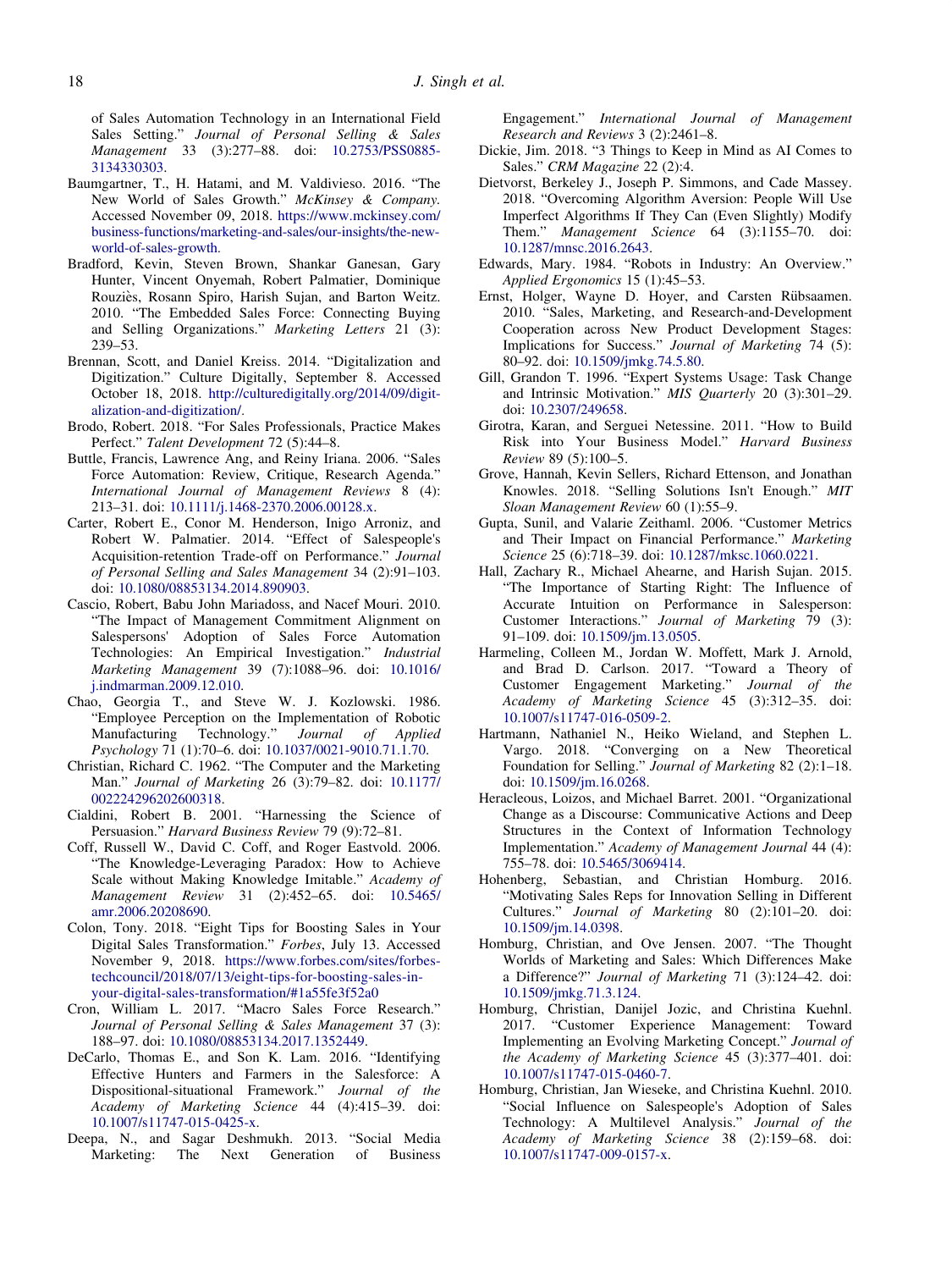- <span id="page-19-0"></span>Hunter, Gary K., and William D. Perreault Jr. [2006](#page-17-0). "Sales Technology Orientation, Information Effectiveness, and Sales Performance." Journal of Personal Selling & Sales Management 26 (2):95–113.
- Hunter, Gary K., and William D. Perreault Jr. [2007](#page-2-0). "Making Sales Technology Effective." Journal of Marketing 71 (1): 16–34. doi: [10.1509/jmkg.71.1.16.](https://doi.org/10.1509/jmkg.71.1.16)
- Honeycutt, Earl D. Jr. [2005](#page-3-0). "Technology Improves Sales Performance Doesn't It? An Introduction to the Special Issue on Selling and Sales Technology." Industrial Marketing Management 34 (4):301–4.
- Hurley, Kevin. [2017.](#page-15-0) "11 Artificial Intelligence Tools Transforming the B2B Sales World." Accessed October 1, 2018. <https://nudge.ai/artificial-intelligence-sales-tools/>.
- Järvinen, Joel, and Heini Taiminen. [2016.](#page-6-0) "Harnessing Marketing Automation for B2B Content Marketing.' Industrial Marketing Management 54:164–75. doi: [10.1016/j.indmarman.2015.07.002.](https://doi.org/10.1016/j.indmarman.2015.07.002)
- Jasmand, Claudia, Vera Blazevic, and Ko De Ruyter. [2012.](#page-11-0) "Generating Sales While Providing Service: A Study of Customer Service Representatives' Ambidextrous Behavior." Journal of Marketing 76 (1):20–37. doi: [10.1509/jm.10.0448.](https://doi.org/10.1509/jm.10.0448)
- Jelinek, Ronald. [2013.](#page-3-0) "All Pain, No Gain? Why Adopting Sales Force Automation Tools is Insufficient for Performance Improvement." Business Horizons 56 (5): 635–42. doi: [10.1016/j.bushor.2013.06.002.](https://doi.org/10.1016/j.bushor.2013.06.002)
- John, Deere. [2018.](#page-7-0) "Precision Ag Technology." Accessed November 6, 2018. [https://www.deere.com/en/technology](https://www.deere.com/en/technology-products/precision-ag-technology/)[products/precision-ag-technology/](https://www.deere.com/en/technology-products/precision-ag-technology/).
- Johnson, Michael D., and Fred Selnes. [2004.](#page-13-0) "Customer Portfolio Management: Toward a Dynamic Theory of Exchange Relationships." Journal of Marketing 68 (2): 1–17. doi: [10.1509/jmkg.68.2.1.27786](https://doi.org/10.1509/jmkg.68.2.1.27786).
- Jones, Eli, Steven P. Brown, Andris A. Zoltners, and Barton A. Weitz. [2005.](#page-8-0) "The Changing Environment of Selling and Sales Management." Journal of Personal Selling & Sales Management 25 (2):105–11.
- JOYai. [2018.](#page-6-0) "Personalized Selling at Scale." Accessed November 6, 2018. <https://www.joyai.com/>.
- Kotler, Philip, Bobby J. Calder, Edward C. Malthouse and Peter J. Korsten. [2012](#page-5-0). "The Gap between the Vision for Marketing and Reality." MIT Sloan Management Review 54 (1):13–4.
- Kozinets, Robert V., Kristine De Valck, Andrea C. Wojnicki, and Sarah J. Wilner. [2010.](#page-14-0) "Networked Narratives: Understanding Word-of-Mouth Marketing in Online Communities." Journal of Marketing 74 (2):71-89. doi: [10.1509/jmkg.74.2.71](https://doi.org/10.1509/jmkg.74.2.71).
- Krush, Michael, Ravipreet Sohi, and Amit Saini. [2015.](#page-7-0) "Dispersion of Marketing Capabilities: Impact on Marketing's Influence and Business Unit Outcomes." Journal of the Academy of Marketing Science 43 (1): 32–51. doi: [10.1007/s11747-014-0420-7.](https://doi.org/10.1007/s11747-014-0420-7)
- Lado, Augustine A., and Michael J. Zhang. [1998](#page-16-0). "Expert Systems, Knowledge Development and Utilization, and Sustained Competitive Advantage: A Resource-based Model." Journal of Management 24 (4):489–509. doi: [10.1177/014920639802400402.](https://doi.org/10.1177/014920639802400402)
- Le Meunier-FitzHugh, Kenneth and Tony Douglas. [2016.](#page-15-0) Achieving a Strategic Sales Focus. Oxford: Oxford University Press.
- Leigh, Thomas W., Thomas E. De Carlo, David Allbright, and James Lollar. [2014.](#page-15-0) "Salesperson Knowledge Distinctions and Sales Performance." Journal of Personal Selling &

Sales Management 34 (2):123–40. doi: [10.1080/](https://doi.org/10.1080/08853134.2014.890902) [08853134.2014.890902](https://doi.org/10.1080/08853134.2014.890902).

- Lindgreen, Adam, Martin K. Hingley, David B. Grant, and Robert E. Morgan. [2012](#page-7-0). "Value in Business and Industrial Marketing: Past, Present, and Future." Industrial Marketing Management 41 (1):207–14. doi: [10.1016/](https://doi.org/10.1016/j.indmarman.2011.11.025) [j.indmarman.2011.11.025.](https://doi.org/10.1016/j.indmarman.2011.11.025)
- Limbu, Yam B., C. Jayachandran, and Barry J. Babin. [2014](#page-15-0). "Does Information and Communication Technology Improve Job Satisfaction? The Moderating Role of Sales Technology Orientation." Industrial Marketing Management 43 (7):1236–45. doi: [10.1016/](https://doi.org/10.1016/j.indmarman.2014.06.013) [j.indmarman.2014.06.013.](https://doi.org/10.1016/j.indmarman.2014.06.013)
- Loring, Evan. [2018](#page-15-0). "How AI Will Help Sales Representatives." Accessed October 1, 2018. [https://read](https://readwrite.com/2018/09/27/how-ai-will-help-sales-representatives/)[write.com/2018/09/27/how-ai-will-help-sales-representatives/.](https://readwrite.com/2018/09/27/how-ai-will-help-sales-representatives/)
- MacDonald, Emma K., Michael Kleinaltenkamp, and Hugh N. Wilson. [2016](#page-7-0). "How Business Customers Judge Solutions: Solution Quality and Value in Use." Journal of Marketing 80 (3):96–120. doi: [10.1509/jm.15.0109.](https://doi.org/10.1509/jm.15.0109)
- Malshe, Avinash, Jeff S. Johnson, and Paul Viio. [2017](#page-11-0). "Understanding the Sales-Marketing Interface Dysfunction Experience in Business-to-Business Firms: A Matter of Perspective." Industrial Marketing Management 63: 145–57.
- Malshe, Avinash, and Ravipreet Sohi. [2009a](#page-11-0). "What Makes Strategy Making across the Sales-Marketing Interface More Successful?" Journal of the Academy of Marketing Science 37 (4):400–21. doi: [10.1007/s11747-009-0132-6.](https://doi.org/10.1007/s11747-009-0132-6)
- Malshe, Avinash, and Ravipreet S. Sohi. 2009b. "Sales Buy-in of Marketing Strategies: Exploration of Its Nuances, Antecedents, and Contextual Conditions." Journal of Personal Selling & Sales Management 29 (3):207–25. doi: [10.2753/PSS0885-3134290301](https://doi.org/10.2753/PSS0885-3134290301).
- Malthouse, E. C., M. Haenlein, B. Skiera, E. Wege, and M. Zhang. [2013.](#page-14-0) "Managing Customer Relationships in the Social Media Era: Introducing the Social CRM House." Journal of Interactive Marketing 27 (4):270–80. doi: [10.1016/j.intmar.2013.09.008.](https://doi.org/10.1016/j.intmar.2013.09.008)
- Mariadoss, Babu J., Chad Milewicz, Sangwon Lee, and Avin Sahaym. [2014.](#page-16-0) "Salesperson Competitive Intelligence and Performance: The Role of Product Knowledge and Sales Force Automation Usage." Industrial Marketing Management 43 (1):136–45. doi: [10.1016/](https://doi.org/10.1016/j.indmarman.2013.08.005) [j.indmarman.2013.08.005.](https://doi.org/10.1016/j.indmarman.2013.08.005)
- Marks, Michelle A., John E. Mathieu, and Stephen J. Zaccaro. [2001.](#page-11-0) "A Temporally Based Framework and Taxonomy of Team Processes." Academy of Management Review 26 (3): 356–76. doi: [10.5465/amr.2001.4845785](https://doi.org/10.5465/amr.2001.4845785).
- Marshall, Greg, William Moncrief, John Rudd, and Nick Lee. [2012.](#page-1-0) "Revolution in Sales: The Impact of Social Media and Related Technology in the Selling Environment." Journal of Personal Selling and Sales Management 32 (3): 349–63. doi: [10.2753/PSS0885-3134320305](https://doi.org/10.2753/PSS0885-3134320305).
- Mata, Francisco J., William L. Fuerst, and Jay B. Barney. [1995.](#page-16-0) "Information Technology and Sustained Competitive Advantage: A Resource-Based Analysis." MIS Quarterly 19 (4):487–505. doi: [10.2307/249630](https://doi.org/10.2307/249630).
- Mathieu, John, M. Travis Maynard, Tammy Rapp, and Lucy Gilson. [2008.](#page-11-0) "Team Effectiveness 1997-2007: A Review of Recent Advancements and a Glimpse into the Future." Journal of Management 34 (3):410–76. doi: [10.1177/](https://doi.org/10.1177/0149206308316061) [0149206308316061.](https://doi.org/10.1177/0149206308316061)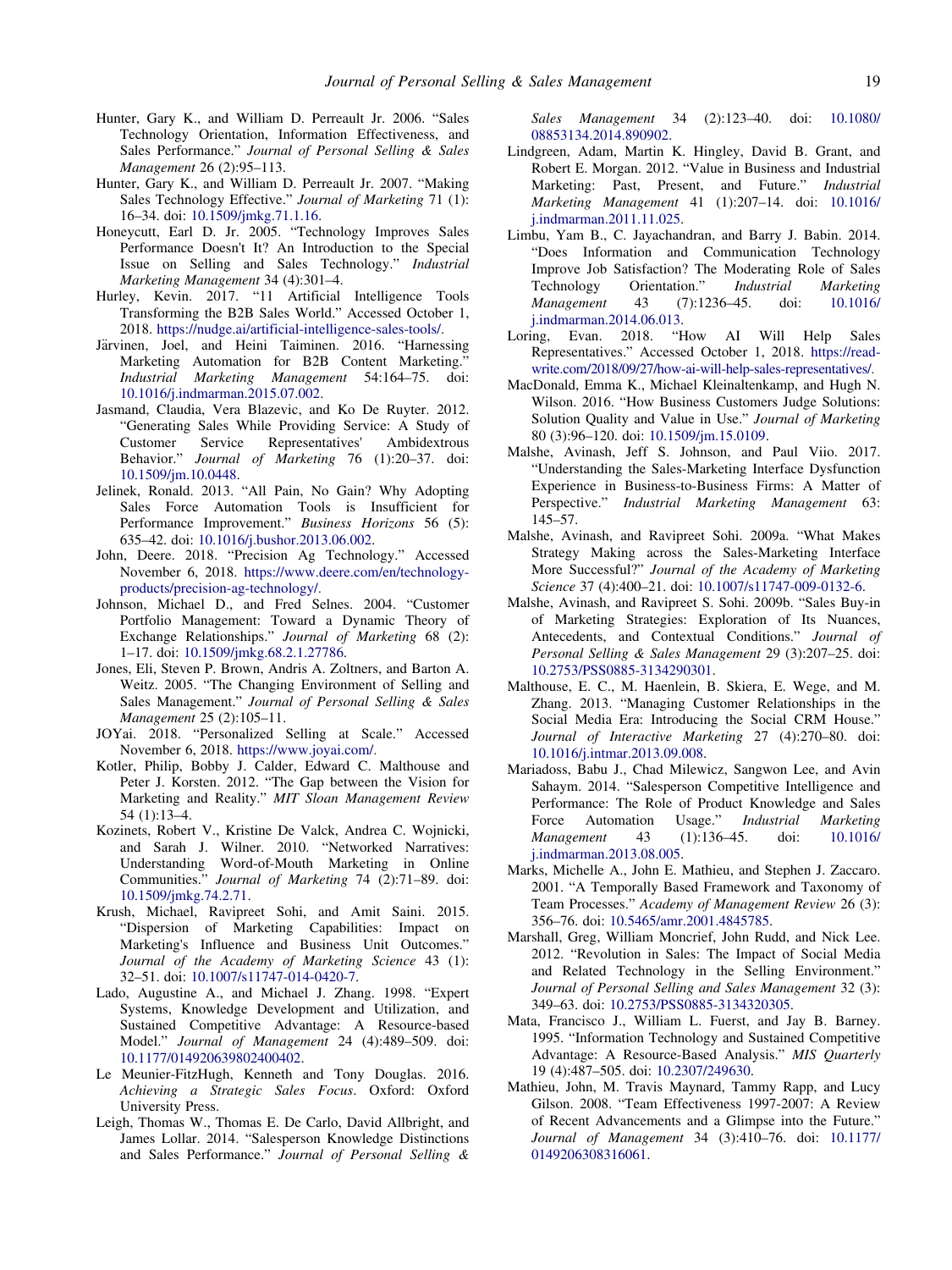- <span id="page-20-0"></span>Mattersight. [2018.](#page-6-0) "Predictive Behavioral Routing." Accessed November 6, 2018. [https://www.mattersight.com/products/](https://www.mattersight.com/products/predictive-behavioral-routing/) [predictive-behavioral-routing/.](https://www.mattersight.com/products/predictive-behavioral-routing/)
- McFarland, Richard G., Goutam N. Challagalla, and Tasadduq A. Shervani. [2006.](#page-7-0) "Influence Tactics for Effective Adaptive Selling." Journal of Marketing 70 (4):103-17. doi: [10.1509/jmkg.70.4.103.](https://doi.org/10.1509/jmkg.70.4.103)
- Melas, Ioannis. [2018.](#page-4-0) "Harnessing the Power of Digital Selling." Ernst & Young, New Business Trends in Information Technology. Accessed October 2, 2018. [https://www.salesforce.com/research/it-innovation-new-biz](https://www.salesforce.com/research/it-innovation-new-biz-trend/)[trend/](https://www.salesforce.com/research/it-innovation-new-biz-trend/).
- Michaelidou, Nina, Nikoletta Theofania Siamagka, and George Christodoulides. [2011](#page-11-0). "Usage, Barriers and Measurement of Social Media Marketing: An Exploratory Investigation of Small and Medium B2B Brands." *Industrial Marketing*<br> *Management* 40 (7):1153-9. doi: 10.1016/ Management 40 (7):1153–9. doi: [10.1016/](https://doi.org/10.1016/j.indmarman.2011.09.009) [j.indmarman.2011.09.009](https://doi.org/10.1016/j.indmarman.2011.09.009).
- Moncrief, William C. 1986. "Selling Activity and Sales Position Taxonomies for Industrial Salesforces." Journal of Marketing Research 23 (3):261–71. doi: [10.1177/](https://doi.org/10.1177/002224378602300306) [002224378602300306](https://doi.org/10.1177/002224378602300306).
- Moncrief, William C., Greg W. Marshall, and Felicia Lassk. [2006](#page-13-0). "A Contemporary Taxonomy of Sales Positions." Journal of Personal Selling and Sales Management 26 (1): 55–65. doi: [10.2753/PSS0885-3134260105](https://doi.org/10.2753/PSS0885-3134260105).
- Mullins, Ryan R., and Nikolaos G. Panagopoulos. [2018.](#page-11-0) "Understanding the Theory and Practice of Team Selling: An Introduction to the Special Section and Recommendations on Advancing Sales Team Research." Industrial Marketing Management. doi: [10.1016/](https://doi.org/10.1016/j.indmarman.2018.03.001) [j.indmarman.2018.03.001](https://doi.org/10.1016/j.indmarman.2018.03.001).
- Newman, Daniel. [2017.](#page-3-0) "Innovation vs. Transformation: The Difference in a Digital World." Forbes, February 16. Accessed October 18, 2018. [https://www.forbes.com/sites/](https://www.forbes.com/sites/danielnewman/2017/02/16/innovation-vs-transformation-the-difference-in-a-digital-world/#78e90c2265e8) [danielnewman/2017/02/16/innovation-vs-transformation-the](https://www.forbes.com/sites/danielnewman/2017/02/16/innovation-vs-transformation-the-difference-in-a-digital-world/#78e90c2265e8)[difference-in-a-digital-world/#78e90c2265e8.](https://www.forbes.com/sites/danielnewman/2017/02/16/innovation-vs-transformation-the-difference-in-a-digital-world/#78e90c2265e8)
- Orlob, Chris. [2017](#page-1-0). "Will Your B2B Sales Job Survive AI." Destination CRM, July 20. Accessed November 9, 2018. [https://www.destinationcrm.com/Articles/ReadArticle.aspx?](https://www.destinationcrm.com/Articles/ReadArticle.aspx?ArticleID=119469) [ArticleID](https://www.destinationcrm.com/Articles/ReadArticle.aspx?ArticleID=119469)=119469.
- Osterloh, Margit, and Bruno S. Frey. [2000](#page-16-0). "Motivation, Knowledge Transfer, and Organizational Forms." Organization Science 11 (5):538–50. doi: [10.1287/](https://doi.org/10.1287/orsc.11.5.538.15204) [orsc.11.5.538.15204.](https://doi.org/10.1287/orsc.11.5.538.15204)
- Panagopoulos, Nikolaos G., Ryan Mullins, and Panagiotis Avramidis. [2018](#page-10-0). "Sales Force Downsizing and Firm-Idiosyncratic Risk: The Contingent Role of Investors' Screening and Firm's Signaling Processes." Journal of Marketing 82 (6):71–88.
- Panagopoulos, Nikolaos G., Adam A. Rapp, and Jessica L. Ogilvie. [2017.](#page-7-0) "Salesperson Solution Involvement and Sales Performance: The Contingent Role of Supplier Firm and Customer-Supplier Relationship Characteristics." Journal of Marketing 81 (4):144–64. doi: [10.1509/](https://doi.org/10.1509/jm.15.0342) [jm.15.0342](https://doi.org/10.1509/jm.15.0342).
- Parsons, H. McIlvaine, and Greg P. Kearsley. [1982](#page-17-0). "Human Factors and Robotics: Current Status and Future Prospects." Human Factors: The Journal of the Human Factors and Ergonomics Society 24 (5):535–52. doi: [10.1177/001872088202400504.](https://doi.org/10.1177/001872088202400504)
- Payne, Adrian, Pennie Frow, and Andreas Eggert. [2017](#page-7-0). "The Customer Value Proposition: Evolution, Development, and Application in Marketing." Journal of the Academy of

Marketing Science 45 (4):467–89. doi: [10.1007/s11747-](https://doi.org/10.1007/s11747-017-0523-z) [017-0523-z](https://doi.org/10.1007/s11747-017-0523-z).

- Ploetner, Olaf. [2016.](#page-7-0) "Cost Traps in Business Models 4.0." Accessed June 11, 2018. [http://static.esmt.org/publications/](http://static.esmt.org/publications/whitepapers/Olaf_Ploetner_Brochure_Cost_Traps_en_2016.pdf) [whitepapers/Olaf\\_Ploetner\\_Brochure\\_Cost\\_Traps\\_en\\_2016.pdf.](http://static.esmt.org/publications/whitepapers/Olaf_Ploetner_Brochure_Cost_Traps_en_2016.pdf)
- Porter, Michael E. and Victor E. Millar. [1985](#page-7-0). "How Information Gives You Competitive Advantage." Harvard Business Review July August:149–160.
- Rackham, Neil, and John R. De Vincentis. [1999](#page-5-0). Rethinking the Sales Force: Redefining Selling to Create and Capture Customer Value. New York: McGraw Hill-Education.
- Ramaswamy, Venkat, and Kerimcan Ozcan. [2018.](#page-2-0) "Offerings as Digitalized Interactive Platforms: A Conceptual Framework and Implications." Journal of Marketing 82 (4):19–31. doi: [10.1509/jm.15.0365.](https://doi.org/10.1509/jm.15.0365)
- Rapp, Adam, Raj Agnihotri, Thomas L. Baker, and James 'Mick' Andzulis. [2015](#page-13-0). "Competitive Intelligence Collection and Use by Sales and Service Representatives: How Managers' Recognition and Autonomy Moderate Individual Performance." Journal of the Academy of Marketing Science 43 (3):357–74. doi: [10.1007/s11747-](https://doi.org/10.1007/s11747-014-0384-7) [014-0384-7.](https://doi.org/10.1007/s11747-014-0384-7)
- Rapp, Adam A., Daniel G. Bachrach, Karen E. Flaherty, Douglas E. Hughes, Arun Sharma, and Clay M. Voorhees. [2017.](#page-10-0) "The Role of the Sales-Service Interface and Ambidexterity in the Evolving Organization: A Multilevel Research Agenda." Journal of Service Research 20 (1): 59–75. doi: [10.1177/1094670516679274.](https://doi.org/10.1177/1094670516679274)
- Rapp, Adam, Lauren Skinner Beitelspacher, Niels Schillewaert, and Thomas L. Baker. [2012](#page-8-0). "The Differing Effects of Technology on inside vs. Outside Sales Forces to Facilitate Enhanced Customer Orientation and Interfunctional Coordination." Journal of Business Research 65 (7): 929–36. doi: [10.1016/j.jbusres.2011.05.005.](https://doi.org/10.1016/j.jbusres.2011.05.005)
- Roe, David. [2017](#page-4-0). "Forrester Wave Finds 3 Trends Reshaping Sales Force Automation." Accessed October 2, 2018. [https://www.cmswire.com/digital-marketing/forrester-wave](https://www.cmswire.com/digital-marketing/forrester-wave-finds-3-trends-reshaping-sales-force-automation/)[finds-3-trends-reshaping-sales-force-automation/.](https://www.cmswire.com/digital-marketing/forrester-wave-finds-3-trends-reshaping-sales-force-automation/)
- Ross, Jeanne. [2017.](#page-3-0) "Don't Confuse Digital with Digitization." MIT Sloan Management Review, September 29. Accessed October 18, 2018. [https://sloanreview.mit.edu/article/dont](https://sloanreview.mit.edu/article/dont-confuse-digital-with-digitization/)[confuse-digital-with-digitization/](https://sloanreview.mit.edu/article/dont-confuse-digital-with-digitization/).
- Rouziès, Dominique, Erin Anderson, Ajay K. Kohli, Ronald E. Michaels, Barton A. Weitz, and Andris A. Zoltners. [2005](#page-11-0). "Sales and Marketing Integration: A Proposed Framework." Journal of Personal Selling & Sales Management 25 (2):113–22.
- Schrock, Wyatt, Yanhui Zhao, Douglas E. Hughes, and Keith Richards. [2016.](#page-13-0) "JPSSM Since the Beginning: Intellectual Cornerstones, Knowledge Structure, and Thematic Developments." Journal of Personal Selling & Sales Management 36 (4):321–43. doi: [10.1080/](https://doi.org/10.1080/08853134.2016.1253019) [08853134.2016.1253019.](https://doi.org/10.1080/08853134.2016.1253019)
- Showpad. [2018](#page-6-0). "Intelligent Recommendations for Salesforce." Accessed June 11, 2018. [https://www.showpad.com/prod](https://www.showpad.com/product/content-recommendations)[uct/content-recommendations.](https://www.showpad.com/product/content-recommendations)
- Sleep, Stefan, Sundar Bharadwaj, and Son K. Lam. [2015](#page-13-0). "Walking a Tightrope: The Joint Impact of Customer and Within-firm Boundary Spanning Activities on Perceived Customer Satisfaction and Team Performance." Journal of the Academy of Marketing Science 43 (4):472–89. doi: [10.1007/s11747-014-0395-4.](https://doi.org/10.1007/s11747-014-0395-4)
- Singh, Jagdip, and Rama K. Jayanti. [2013](#page-2-0). "When Institutional Work Backfires: Organizational Control of Professional